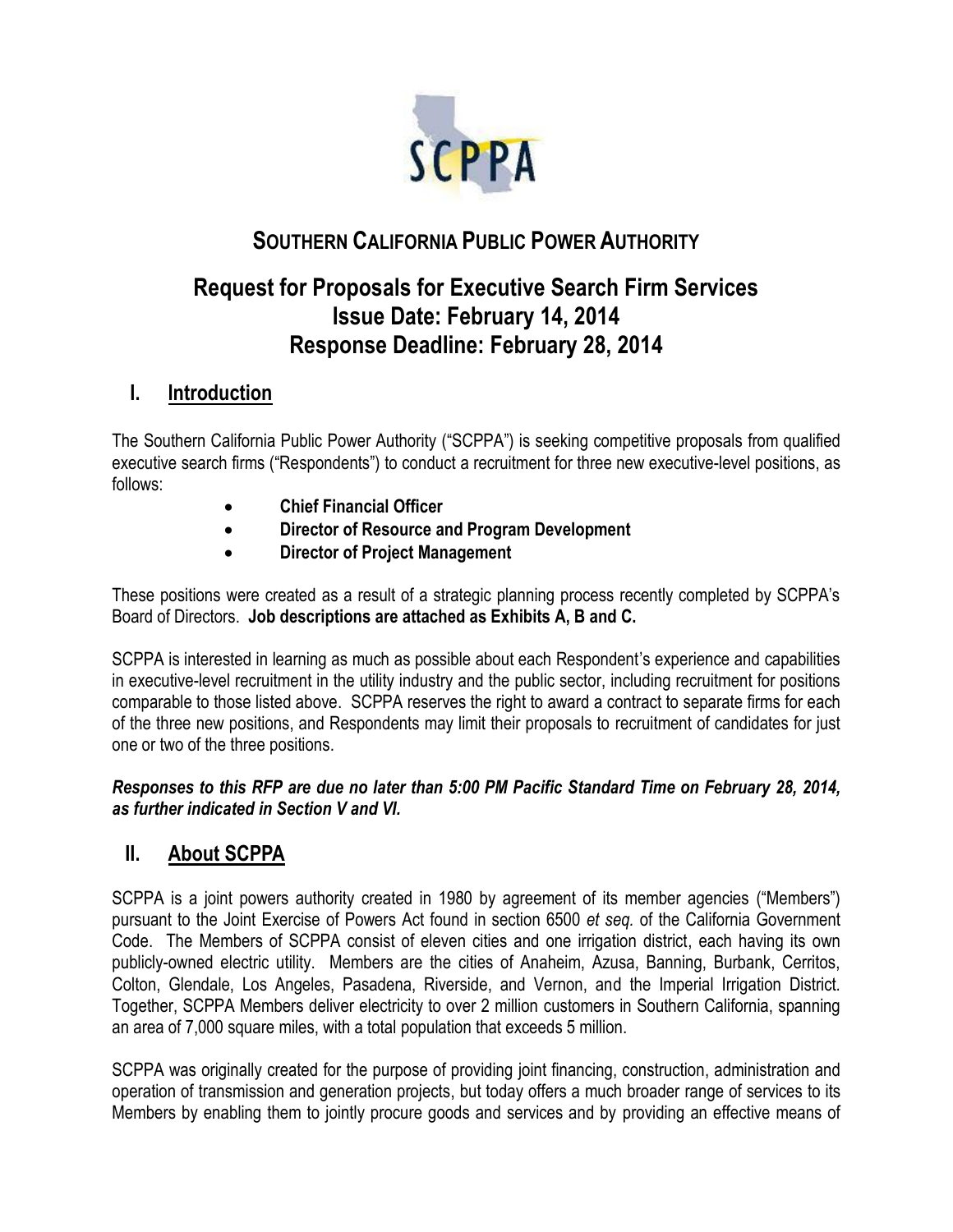collaboration on matters of common interest though various working groups such as Finance, Risk Management, Public Benefits, Resource Planning, Transmission and Distribution, Engineering and Operations, Legislative, Regulatory, Natural Gas, and Renewable Energy Resources.

SCPPA is governed by a Board of Directors which consists of a representative from each Member. The management of SCPPA is under the direction of the Executive Director, who is appointed by the Board. SCPPA currently has twelve employees, not including the three positions that are the subject of this recruitment. SCPPA's main offices are located in Glendora, California, and it also maintains an office in Sacramento.

Additional information about SCPPA can be found at [www.scppa.org.](http://www.scppa.org/)

# **III. Objectives of this RFP**

SCPPA intends to engage the services of one or more executive search firms with proven expertise in utility industry and public sector recruitment (or equivalent), a demonstrated comprehensive national reach, and a demonstrated ability to conduct a successful recruitment for the positions SCPPA is seeking to fill. The selected firm will recruit candidates, screen and evaluate applicants and present its recommendations for candidates to be interviewed by SCPPA's Executive Committee. The selected firm will support the Executive Committee in interviewing and evaluating the top candidates and perform other evaluative functions as required in the course of the search process.

# **IV. Proposal Content Requirements**

Submitted proposals should be prepared simply and economically, without the inclusion of unnecessary promotional materials. Proposals should be submitted on recycled paper that has a minimum of thirty percent (30%) post-consumer recycled content and duplex copied (double-sided pages) where possible.

## **1. Transmittal Letter Content:**

- a. A brief statement of the Respondent's understanding of the objectives of this RFP, the scope of work to be performed and a commitment to perform the work in a timely manner.
- b. An officer authorized to bind must sign the proposal on behalf of the Respondent and must include the following declarations on the transmittal letter:

"This proposal is genuine, and not sham or collusive, nor made in the interest or in behalf of any person not herein named; the Respondent has not directly or indirectly induced or solicited any other Respondent to put in a sham bid, or any other person, firm or corporation to refrain from submitting a proposal; and the Respondent has not in any manner sought by collusion to secure for themselves an advantage over any other Respondent."

**2. Respondent Information**: Provide the legal name of the Respondent, physical street address, state of incorporation or organization (if any), the name(s) and title(s) of the individual(s) authorized to represent your firm, including telephone number(s) and email address(es).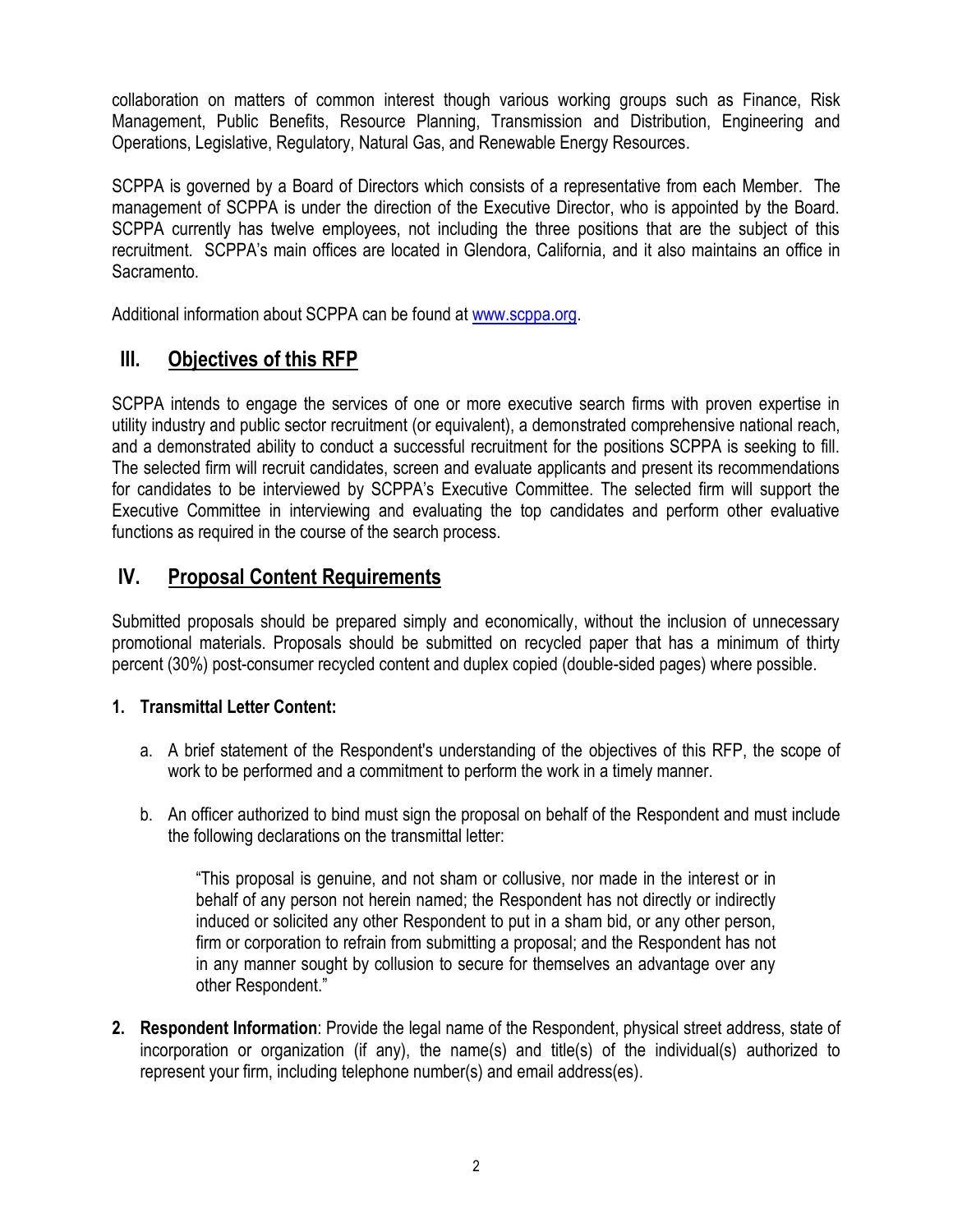## **3. Experience:**

- a. Describe Respondent's history, including number of years it has been in business, and its experience and track record in recruiting executive-level utility industry and public sector personnel as may be applicable to this RFP, including recruitments for positions comparable to the three positions SCPPA is seeking to fill.
- b. Give an overview of Respondent's organizational structure and other services it provides to its clients.
- c. Specify key employees whom Respondent would use and describe their qualifications, experience and duties related to this RFP, including the office location(s) where work will be performed.
- d. State whether Respondent will use subcontractors or other third-parties to perform services.
- e. Indicate any and all pending litigation or investigations that could affect the viability of Respondent's proposal, continuance of existing contracts, operations or financial stability.

## **4. Description of Proposed Services:**

- a. Include a description of the means and methods the Respondent intends to employ to conduct the recruitment and how such means and methods will best generate interest from qualified candidates.
- b. Respondents may propose additional services or tasks that may not be part of or included in this RFP, but are considered by the Respondent to be pertinent and potentially valuable to SCPPA or its Members. SCPPA shall have no obligation to consider or include such additional services in any contract awarded pursuant to this RFP.
- c. Include a description of Respondent's policies and practices for maintaining confidentiality of information about prospective candidates for employment.

## **5. Fees:**

- a. Provide a fee schedule including the Respondent's proposed fees or rates for services. Respondents are encouraged to submit alternative fee proposals with prices or rates (both inclusive and not inclusive of reimbursable expenses) that may be customary in the industry or otherwise acceptable, for example a lump sum (e.g., as a percentage of starting compensation or otherwise), an hourly fee for service with ceiling, cost plus a percentage, etc. If the fee is expressed as a percentage of the candidate's starting compensation each Respondent must include a comprehensive and exclusive list of all elements of compensation against which the percentage will be applied.
- b. Provide a separate cost schedule itemizing reimbursable expenses not included in the fee schedule, and an estimate and proposed ceiling amount for each item of expense.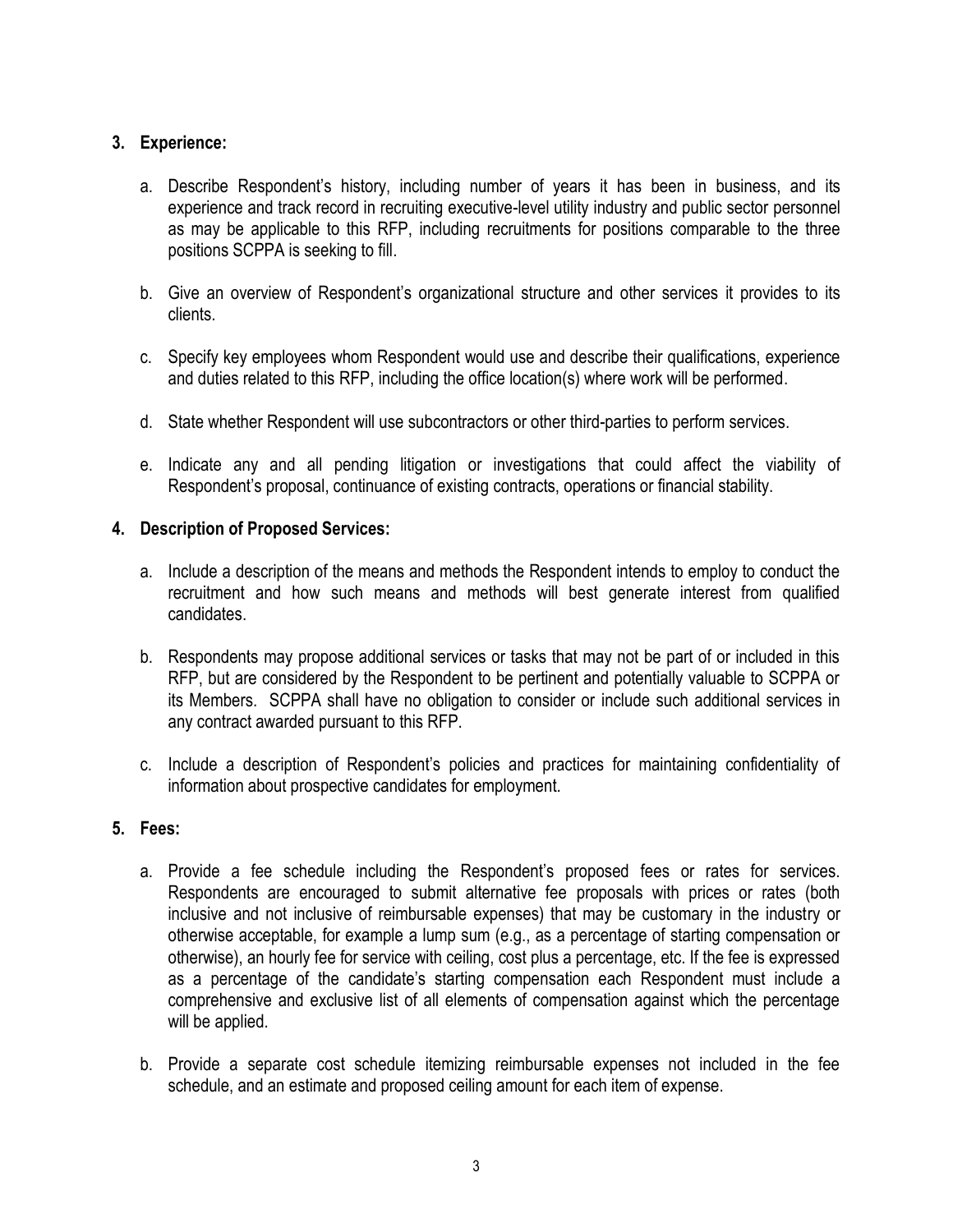c. Indicate what fees and expenses would be charged to SCPPA should a candidate hired as a result of Respondent's recruitment efforts resign within one year from his or her date of employment.

#### **6. References:**

- a. Indicate whether you have, within the last five (5) years, rendered any service to SCPPA or to any SCPPA Member, either as a contractor or subcontractor, either under your current name or any other name or organization. If so, please provide details (brief description of the contract, contract start and end dates, the contract administrator's name, and total actual contract expenditures).
- b. If you have not rendered any service within the last five (5) years to SCPPA or to any SCPPA Member, then please provide references over that period with the details described above including the counterparty for which services were provided.
- **7. Professional Services Agreement:** Indicate whether your firm is prepared to enter into a Professional Services Agreement with SCPPA substantially in the form attached as Exhibit D. State any exceptions you have to the terms and conditions thereof or any additional terms and conditions you would request.

# **V. Timeline / Schedule\***

| <b>SCPPA RFP for Technical Review of Ice Energy Technology Selection Process</b> |                        |
|----------------------------------------------------------------------------------|------------------------|
| <b>Schedule of Requirements/Milestones</b>                                       | <b>Target Date(s)</b>  |
| <b>Issue RFP</b>                                                                 | February 14, 2014      |
| Responses Due                                                                    | February 28, 2014      |
| Review of Responses                                                              | Week of March 3, 2014  |
| Interviews (if necessary)/Selection                                              | Week of March 10, 2014 |
| SCPPA Board Approval and Authorization to Proceed                                | March 20, 2014         |
| Desired Completion of Recruitment                                                | May 2014               |

\* (subject to change at SCPPA's discretion)

# **VI. Delivery Requirements and Deadline**

One (1) hard copy of your response, including a transmittal letter of authentic offer with a wet-ink authorized signature, and any supporting documentation, must be delivered no later than 5:00 PM Pacific Standard Time on February 28, 2014, to:

> Southern California Public Power Authority Executive Recruitment RFP 1160 Nicole Court Glendora, California 91740 Tel: (626) 793-9364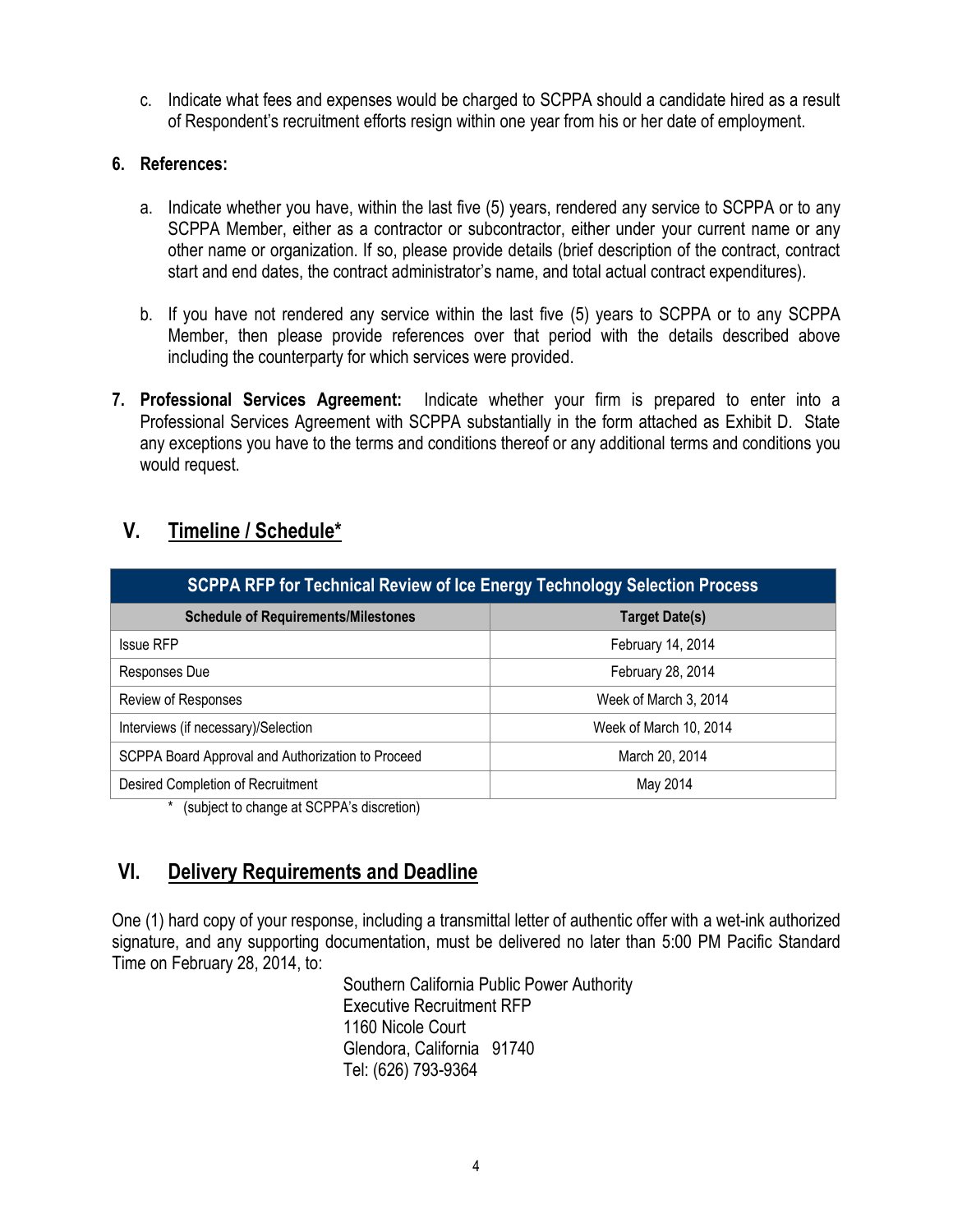One (1) electronic copy of your proposal must also be delivered to the address above on a CD or USB flash drive, or alternatively e-mailed to [bcarnahan@scppa.org](mailto:bcarnahan@scppa.org) no later than the time and date referenced above.

No contact should be made with the Board of Directors, committees or working group representatives, or SCPPA Members concerning this RFP.

All information received by SCPPA in response to this RFP is subject to the California Public Records Act and may be subject to the Ralph M. Brown Act and all submissions may be subject to review in the event of an audit.

## **VII. Additional Terms and Conditions**

- 1. SCPPA reserves the right, without qualification and in its sole discretion, to cancel this RFP, to waive irregularities in any proposal, to accept or reject any or all proposals for any reason without explanation to the Respondent, and to make an award to that Respondent, who, in the opinion of SCPPA, will provide the best value to SCPPA and its Members.
- 2. SCPPA shall determine at its sole discretion the value of any and/or all proposals including price and non-price attributes.
- 3. As stated previously, SCPPA reserves the right to award a contract to separate firms for each of the three new positions.
- 4. SCPPA shall perform an initial screening evaluation to identify and eliminate any proposals that are not responsive to the RFP, do not meet the minimum requirements set forth in the RFP, are clearly not economically competitive with other proposals, or are submitted by Respondents that lack appropriate creditworthiness, sufficient financial resources, or qualifications to provide dependable and reliable services.
- 5. SCPPA reserves the right to submit follow up questions or inquiries to request clarification of information submitted and to request additional information from any one or more of the Respondents..
- 6. SCPPA may decline to enter into an agreement or contract with any Respondent, terminate negotiations with any Respondent, or to abandon the request for proposal process in its entirety.
- 7. Those Respondents who submit proposals agree to do so without legal recourse against SCPPA, its Members, their directors, officers, employees and agents for rejection of their proposal(s) or for failure to execute or act on their proposal for any reason.
- 8. SCPPA shall not be liable for any costs incurred by any Respondents in preparing any information for submission in connection with this RFP process or any and all costs resulting from responding to this RFP. Any and all such costs whatsoever shall remain the sole responsibility of the Respondent.
- 9. SCPPA may require certain performance assurances from Respondents prior to entering into negotiations for work to be performed as a result of the RFP. Such assurances may potentially include a requirement that Respondents provide some form of performance security.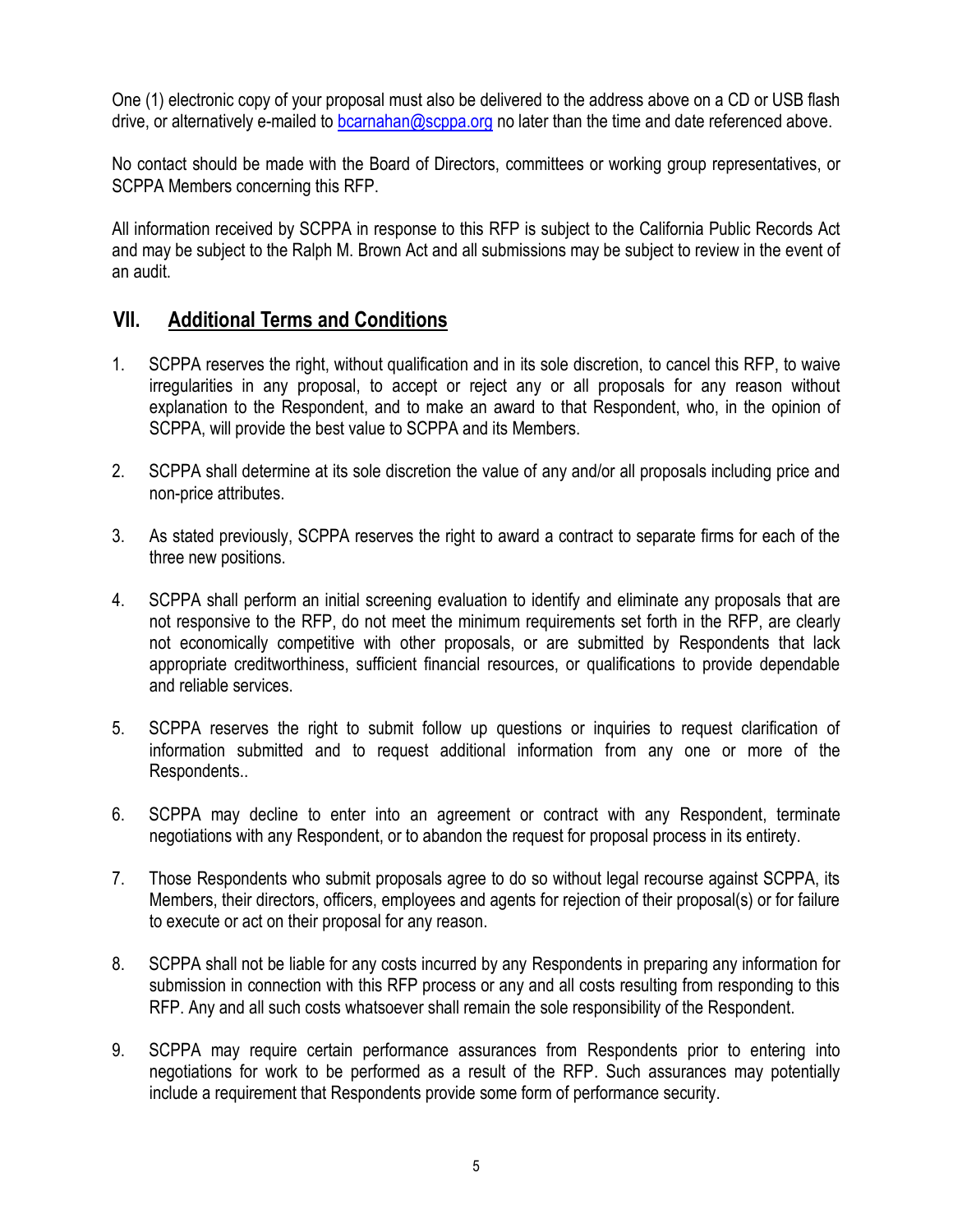- 10. Submission of a Proposal constitutes acknowledgement that the Respondent has read and agrees to be bound by the terms and specifications of this RFP and any addenda subsequently issued by SCPPA.
- 11. Information in this RFP is accurate to the best of SCPPA's knowledge but is not guaranteed to be correct. Respondents are expected to complete all of their due diligence activities prior to entering into any final contract negotiationswith SCPPA.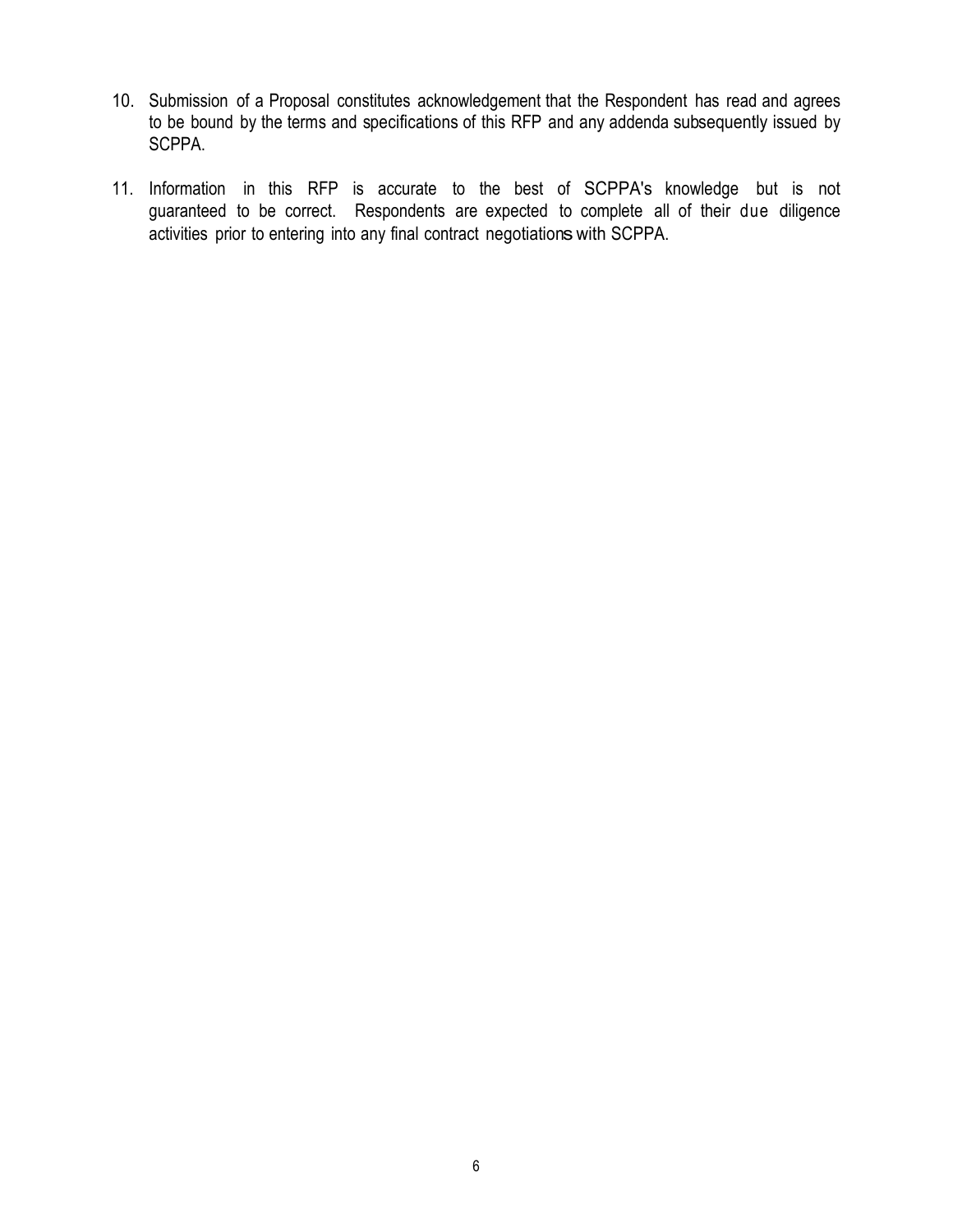

# **Job Description SOUTHERN CALIFORNIA PUBLIC POWER AUTHORITY Chief Financial Officer**

#### **Job Summary**

Southern California Public Power Authority (SCPPA) has a position available for a Chief Financial Officer. SCPPA has the desire to expand the finance capabilities in the Finance and Accounting Department. The Chief Financial Officer will report to the Executive Director and supervises a vacant Accounting Manager position.

This position will be responsible for bringing together all of the internal, external, and Member resources to create SCPPA's financing strategies and finance and/or refinance SCPPA's projects and purchase power agreements. In addition, The CFO will be responsible for directing and controlling the budgeting, accounting, financial forecasting, and finance activities for SCPPA in close collaboration with its Members and SCPPA's Finance Committee. The finance activities include designing the financing strategies, preparing and delivering presentations to the three credit rating agencies on an annual basis, and completing the private placements and other financings. The accounting activities include managing the functions of accounting, treasury, Member accounting, accounts payable, cash management, payroll, and financial reporting.

At the current time, financial forecasting and financing activities are performed primarily by an outside financial advisory firm. Additionally, some of SCPPA's project accounting functions are performed by one of its largest Members, LADWP, on an agency agreement basis. SCPPA wishes to lead and coordinate, these functions more closely in the future, in close coordination with its Members.

#### **Job Description**

SCPPA is a joint powers authority, and was created in 1980 by the publicly owned utilities (POUs) in Southern California to provide financing for their participation in electric generating facilities and high voltage transmission lines. The twelve SCPPA Members include the cities of Anaheim, Azusa, Banning, Burbank, Cerritos, Colton, Glendale, Los Angeles, Pasadena, Riverside, Vernon, and the Imperial Irrigation District. Together, the Members serve over two million residential and business customers in Southern California, representing a population that exceeds 5 million people.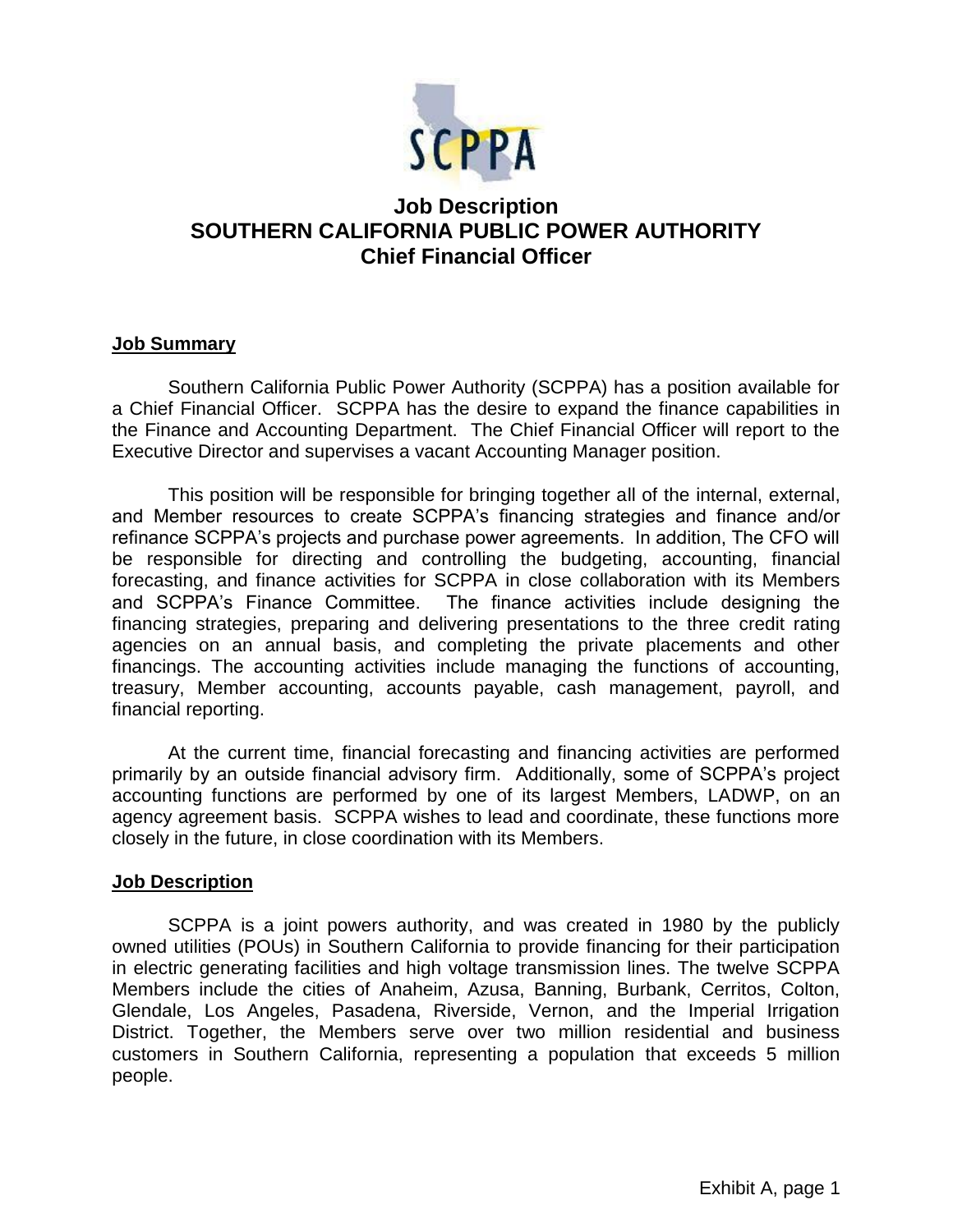Since its formation, SCPPA has issued over \$14.1 billion in original issuance and refinancing revenue bonds and has structured more than \$1 billion in derivative transactions. It is expected that (1) the thirteen SCPPA projects which currently have debt financing, will make use of future revenue bond transactions; (2) SCPPA may potentially issue revenue bonds associated with some of the twelve SCPPA projects which currently do not have public debt financing; and (3) SCPPA may potentially issue revenue bonds for new SCPPA projects. Considering new and existing projects, SCPPA expects to issue several hundred million in revenue bonds over the next several years.

In a period of rapid growth and change, the ability of the Authority to accurately forecast the future and finance its ever growing number of projects is critical to senior managements' ability to establish credibility with Members, the Board of Directors, rating agencies, banks, financial institutions, and other private lenders. The Chief Financial Officer position will be pivotal in establishing that credibility through the accurate preparation of annual budgets, Member allocations, and financial forecasts for the short-term (2 to 5 years), medium-term (6 to 10 years), and longer-term (11 to 20 years) and attaining the necessary financing.

This position requires an individual who has excellent skills in accounting, financial modeling, and private financings. The individual must be able to identify all relevant financial parameters and ensure these are correctly incorporated into the annual budgets and financial forecasting models. All relevant data must be collected and analyzed to ensure a comprehensive review of the alternative financial scenarios is performed, using a variety of different assumptions (e.g., interest rates, inflation, growth, etc.).

Given the far reaching nature of the budgets and financial forecasts and the need for accurate inputs from all angles, this individual must have finely honed skills in collaborating closely with the financial staffs of its Members (responsible for their accounting and finance, resource planning, load forecasting, and production cost modeling), the engineering staffs of its Members (responsible for the budgets for new generating assets), and SCPPA's Project Management Department (responsible for the commercial operation of the generating plants once they come on line). In addition, the individual must be able to coordinate with the outside financial advisor and bond counsel.

This position also will be responsible for managing banking relationships, arranging short- and long-term financing, and monitoring cash and liquidity needs for plant operations and the project expansion program estimated at approximately \$1.0 billion between now and 2019. The individual must be able to prepare and deliver compelling presentations to the three credit rating agencies and coordinate private placements and other financings.

The Chief Financial Officer must be able to prepare, present, and explain the budget and financial forecasts and underlying dependent variables to the Senior Staff at SCPPA, the Board of Directors, rating agencies, and existing and potential lenders. Excellent communication skills are necessary to provide both written analyses and lead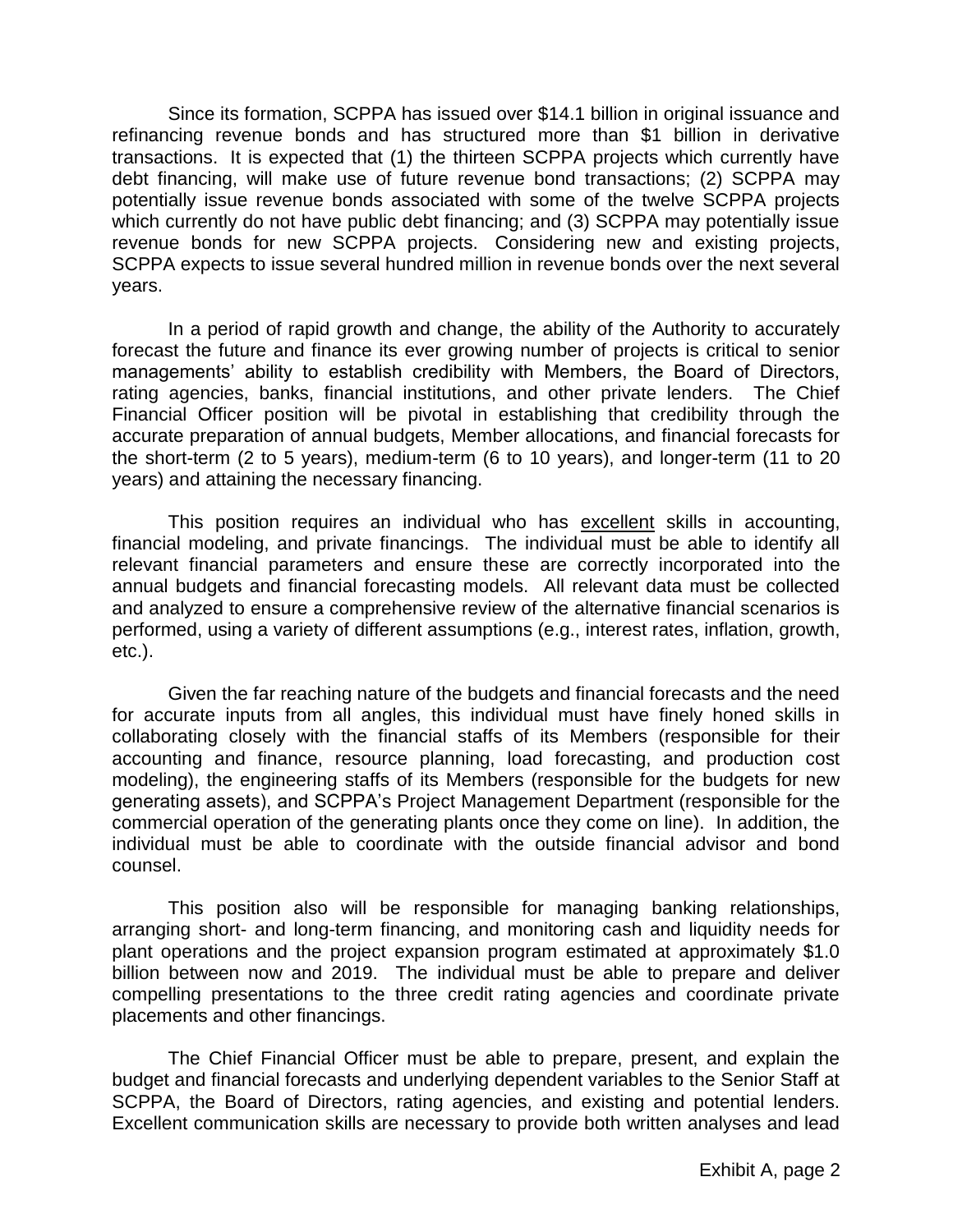discussions explaining reasons for assumptions used in the forecasting model, the budgets, and the Member allocations. This position requires the ability to manage multiple projects and react quickly to changes in project financings and changes required by industry developments.

This position will have a major impact on SCPPA's future financial success.

## **Job Responsibilities**

- Extensive knowledge and capability in financial modeling and the use of spreadsheet software at a very advanced level, and possibly proprietary software developed for financial modeling
- Advise senior management, the Finance Committee, and the Board on budgeting and forecasting variables and provide reasoned analysis of the variables chosen
- Working with the external Financial Advisor and the Members, create the financing and refinancing strategies for the generation and transmission projects
- Working with the external Financial Advisor and the Members, maintain the primary relationships with the rating agencies
- Capability of understanding the Member the cost allocation process, developing annual budgeted rates by component (using budgeted costs and estimated usage), and assessing the impact of budgets on Member allocations
- After actual expenses and usage are determined each year, reconcile actual results and budgeted results to determine the actual after-the-fact allocations
- Develop and maintain financial and budget models such that the forecasts are current and updated as conditions change
- Evaluate software requirements and alternatives for performing the forecasting and budgeting functions, including the potential selection of an appropriate software
- Manage the on-going project accounting agency agreement with LADWP
- Develop the process and organize information necessary for preparation of annual operating and project budgets
- Calculate the Member allocations based on budget data and actual data and explain reasons for variances
- Identify and evaluate budget variances so that modifications can be made to both budgets and Member allocations when circumstances warrant
- Assist in the planning, assessment, and management of the activities required to support the Authority's project programs including debt issuance, treasury management, and working capital management
- Plan, organize, review and respond to questions about budgets, allocations, and forecasts from management, Members, banks, rating agencies, investors, and potential investors
- Assist in preparation of the annual report including Management's Discussion and Analysis, Highlights, and graph data
- Develop and prepare reports that forecast the financial condition of the Authority. Assist in preparation of internal financial and budget reports to assist with the management of department projects, operations and reporting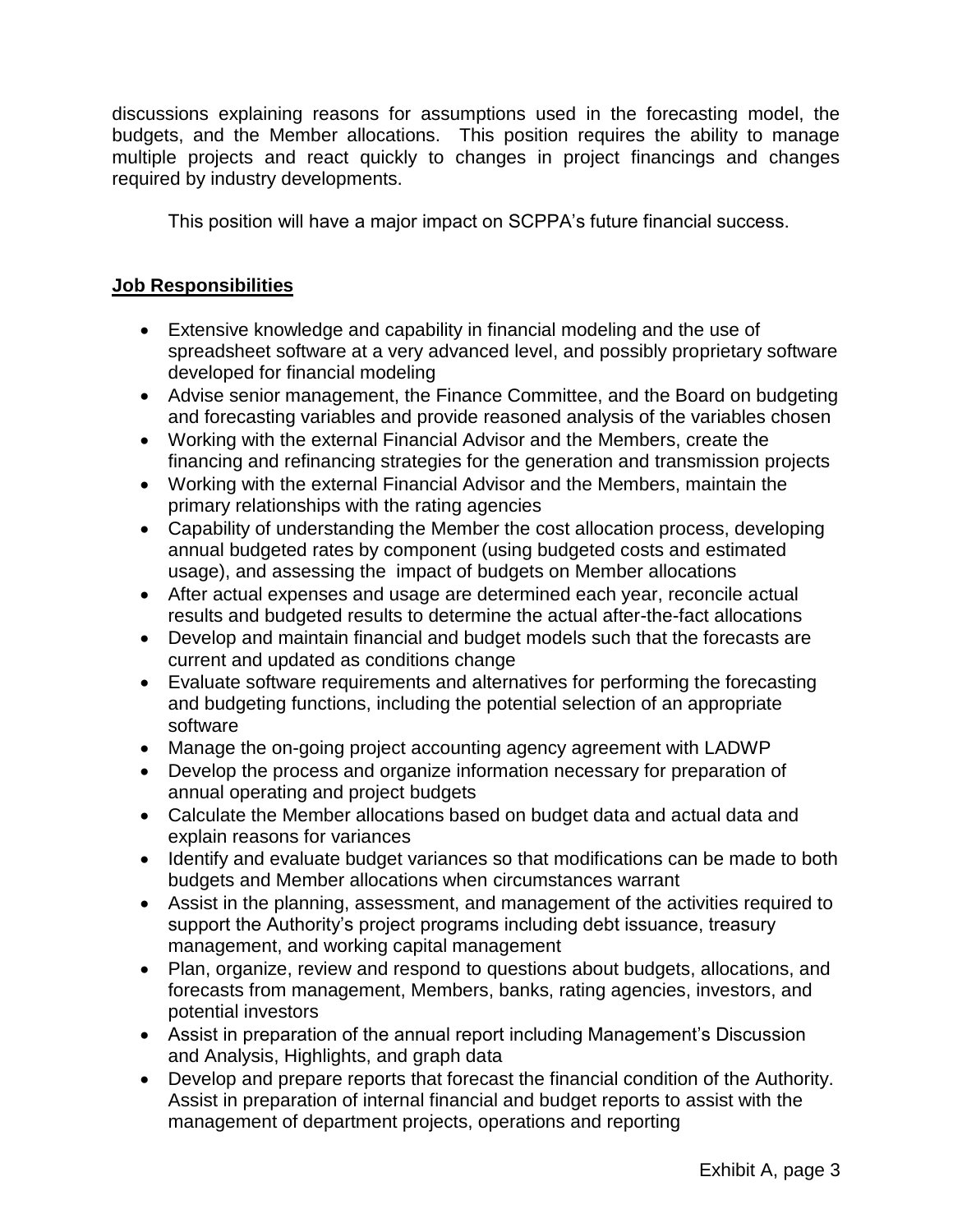- Manage, evaluate, train, and coach the Accounting Manager and other employees
- Necessary interpersonal and communication skills to work with the financial staffs of its Members and SCPPA employees in all other departments and ability to extract the necessary information needed to prepare budgets and forecasts
- Necessary interpersonal skills to work with and manage the activities of the outside financial advisors and consultants

## **Minimum Job Requirements**

- Minimum of 10 to 15 years' experience in finance and accounting, with extensive experience in developing and maintaining complex financial models
- Experience in a comparable position preferred
- Electric Utility and/or public power experience is required
- Thorough understanding of generally accepted accounting principles
- Excellent analytical skills
- Excellent verbal and written communication skills
- Must be able to organize and direct processes, procedures, and work flow to ensure maximum productivity, efficiency and timeliness
- Must be able to organize work to meet deadlines and manage multiple projects
- Skilled in training, motivating and evaluating assigned personnel in order to obtain the highest degree of productivity and the development of individual capabilities
- Demonstrated experience in promoting and working in team environment
- Demonstrated ability to maintain confidentiality

## **Educational Requirements**

• Bachelor's Degree in Finance, Business Administration, and/or an equivalent degree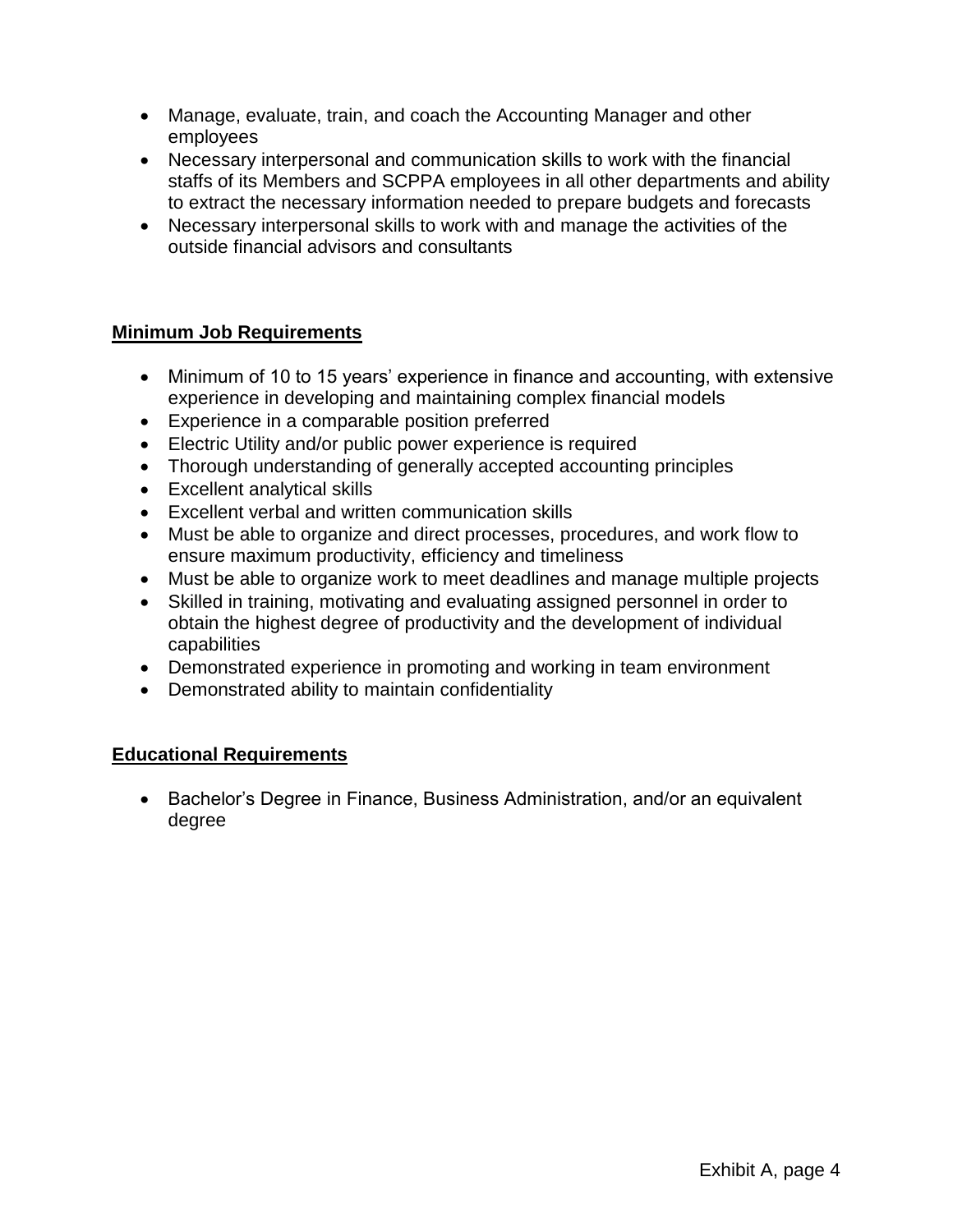

# **Job Description SOUTHERN CALIFORNIA PUBLIC POWER AUTHORITY Director of Resource and Program Development**

#### **Job Summary**

Southern California Public Power Authority (SCPPA) has a position available for a Director of Resource and Program Development. SCPPA has the desire to expand the project development and program development capabilities in the Resource and Program Development Department. The Director of Resource and Program Development will report to the Executive Director and supervises the Project Development Manager, Program Development Manager, and the Resource Development Assistant Manager positions.

The SCPPA Members perform their own integrated resource planning, load forecasting, and production cost modeling functions and processes. In addition, the SCPPA Members manage the development of their own demand-side management programs. In the future, SCPPA intends to provide the Members with an integrated set of resources to help the Members identify and satisfy their overlapping needs for the development of new generation and transmission projects and identify and satisfy their overlapping needs for the development of demand-side management programs.

#### **Job Description**

SCPPA is a joint powers authority, and was created in 1980 by the publicly owned utilities (POUs) in Southern California to provide financing for their participation in electric generating facilities and high voltage transmission lines. The twelve SCPPA Members include the cities of Anaheim, Azusa, Banning, Burbank, Cerritos, Colton, Glendale, Los Angeles, Pasadena, Riverside, Vernon, and the Imperial Irrigation District. Together, the Members serve over two million residential and business customers in Southern California, representing a population that exceeds 5 million people.

Since its formation, SCPPA has issued over \$14.1 billion in original issuance and refinancing revenue bonds and has structured more than \$1 billion in derivative transactions. It is expected that (1) the thirteen SCPPA projects which currently have debt financing, will make use of future revenue bond transactions; (2) SCPPA may potentially issue revenue bonds associated with some of the twelve SCPPA projects which currently do not have public debt financing; and (3) SCPPA may potentially issue revenue bonds for new SCPPA projects. Considering new and existing projects, SCPPA expects to issue several hundred million in revenue bonds over the next several years.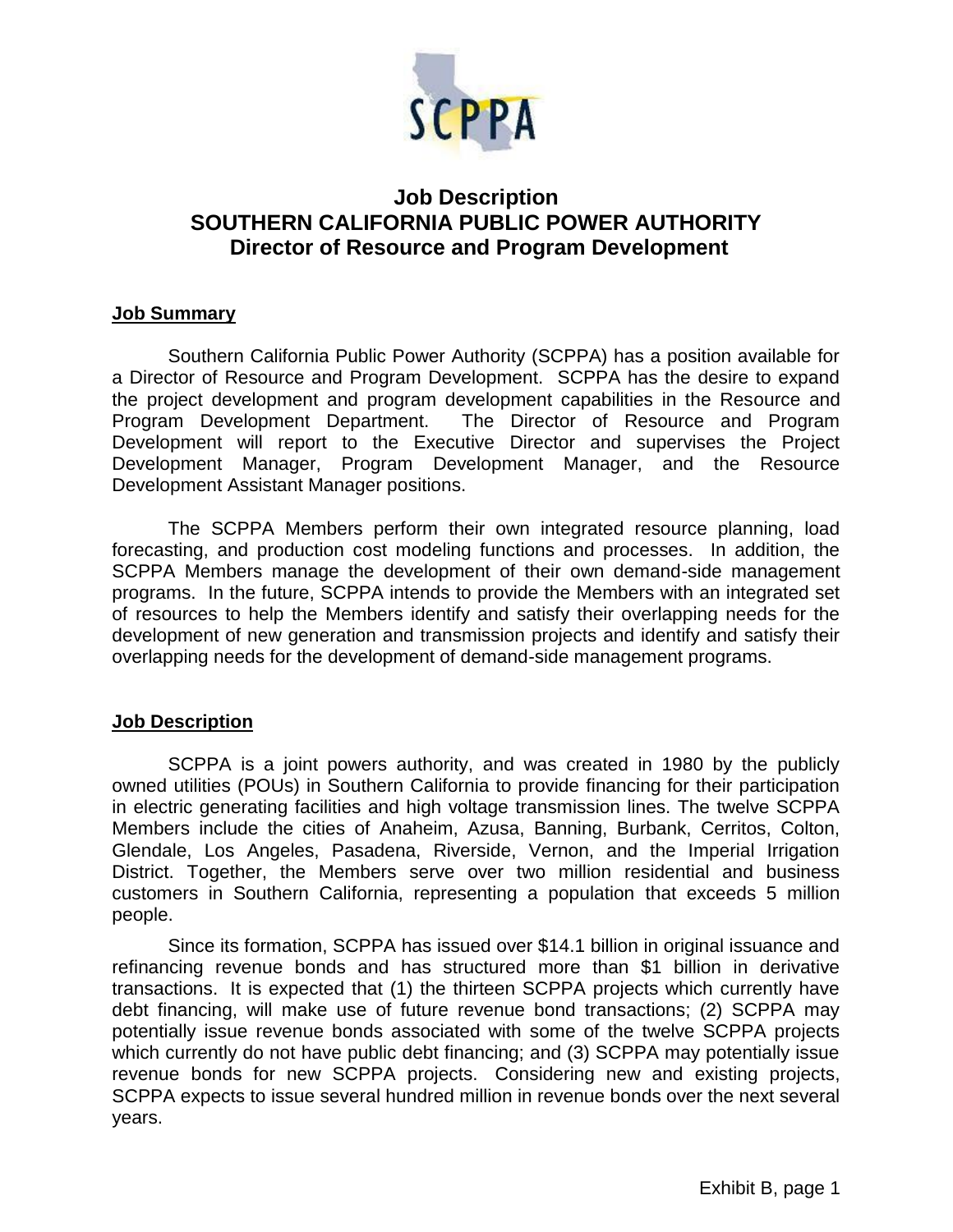The integrated resource planning processes and activities are critical to the longterm viability of the Members, and are performed by the Members. It will be the job of the Resource and Program Development Department to aggregate the project development needs of the Members, using the projections developed by the Members. It is envisioned that, based on California's Renewable Portfolio Standards (RPS), many of the resources that Members will need developed for their portfolios will be primarily renewables.

The Director of Resource and Program Development will develop business relationships with internal and outside entities including other public utilities, service providers, project and program developers, and regulatory agencies. The successful candidate will provide guidance and leadership to and regulatory reporting for the following cross-functional Member business teams:

- Resource Planning Working Group
- Renewables Working Group

:

- Transmission Working Group
- Generation Working Group
- Transmission and Distribution Engineering and Operations Working Group
- Energy Storage Working Group
- Public Benefits Working Group
- Energy Efficiency Working Group
- Distributed Generation Working Group
- Electric Vehicles Working Group
- Smart Grid Working Group

The Director will represent SCPPA as the primary negotiator for power resource, transmission, and public benefit contracts.

The Director will oversee the preparation and issuance of requests for proposals (RFPs) or other solicitations to outside power suppliers and the analysis and screening these proposals for potential inclusion into the planning models. The Director also coordinates with the Members' Engineering and Production Departments to ensure all commercially available supply- and demand-side resource options (including energy storage) are fully understood and parameters are correctly incorporated into the planning models. All relevant data must be collected and analyzed to ensure a comprehensive review of the alternatives. These resource planning processes must include a complete set of viable scenarios which include multiple timeframes and relevant planning variables. The Director must be able to manage skilled modelers, coordinate with outside consultants, and present complex resource planning recommendations to the Senior Staff at the Authority and the Board of Directors and develop the projects and power purchase agreements.

This Director will work with and provide oversight of employees as they develop reports and charts suitable for presentation to the Senior Staff and the Board of Directors. This individual will be asked regularly to lead discussions and brief the Board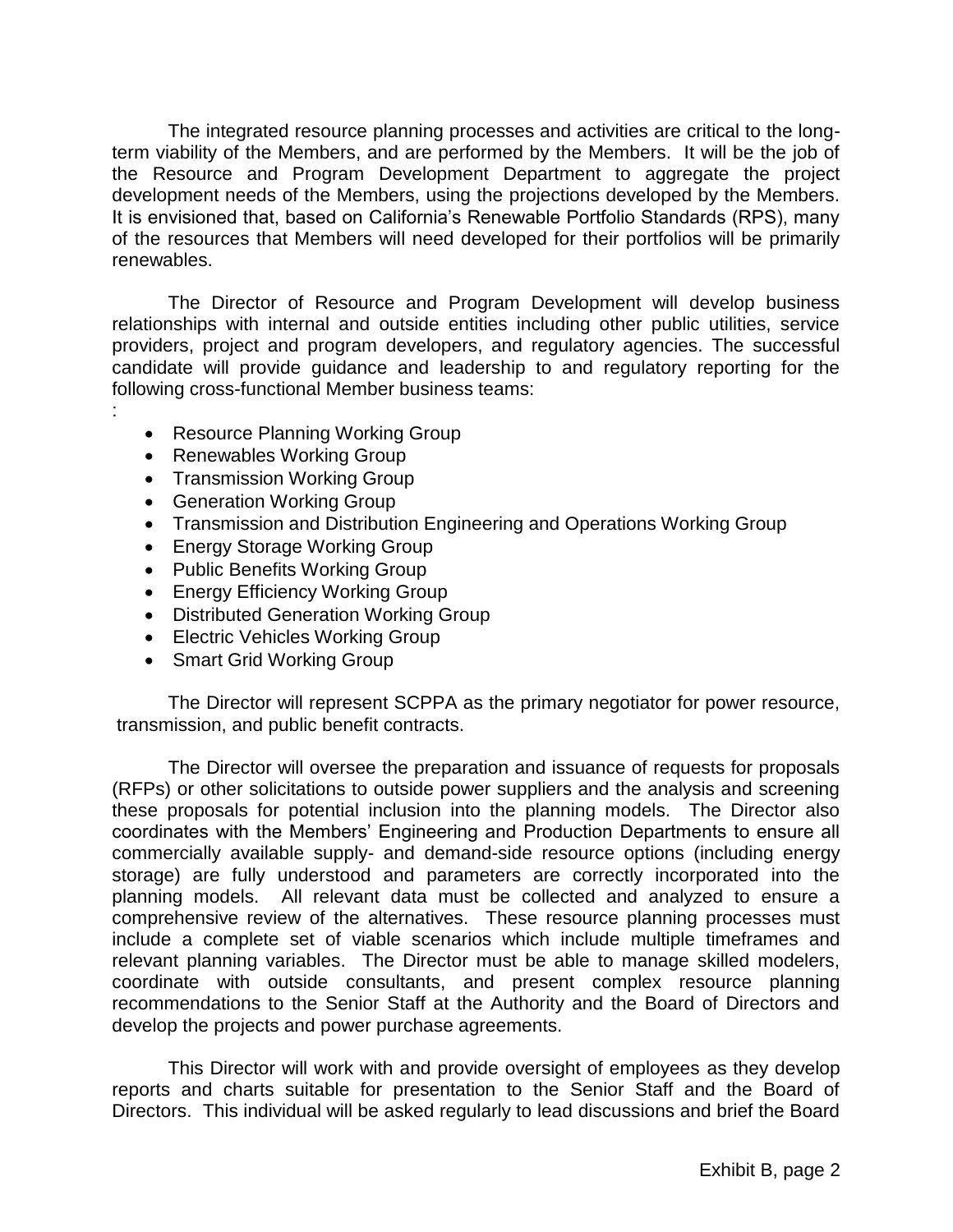on the Members' integrated resource needs and recommended solutions. It is vitally important that this Director coordinates with the other Directors in the Authority. This position will have a major impact on the Members' resource plans and demand side programs for the future and SCPPA's financial success.

## **Job Responsibilities:**

- Advise SCPPA senior management, the Resource Planning Working Group, Generation Working Group, Renewables Working Group, Public Benefits Committee, Energy Storage Working Group, Electric Vehicle Working Group, T&D E&O Working Group, Transmission Working Group, and the Board on strategic issues related to power supply and resource planning, load and energy forecasting, and production cost modeling
- Take responsibility for aggregating and analyzing the Members' annual load and energy forecasts
- Build power supply and resource planning, load and energy forecasting, and production cost modeling capabilities to assist the Members
- Launch the SCPPA Request for Information (RFI) process for potential power supply resource solutions that may be required by 2030 and beyond, including replacement of existing coal-fired generation resources beginning as early as 2016 to as late as 2027
- Ensure integrated resource plans are developed, coordinated with SCPPA employees in project and program development, and accepted by the Senior Staff and the Board of Directors
- Take the lead in developing the desired generating resources and/or power purchase agreements that satisfy the Members' needs
- Advise SCPPA senior management, the Public Benefits Working Group, Electric Vehicle Working Group, Energy Storage Working Group, and the Board on strategic issues related to public benefits, energy efficiency, distributed generation, electric vehicles, and Smart Grid
- Participate in the California Municipal Utilities Association (CMUA) and American Public Power Association (APPA) legislative committees promoting SCPPA positions
- Represent SCPPA as the primary negotiator for power resource, transmission and public benefit contracts
- Create monthly Board reports and present them at the monthly SCPPA Board meetings
- Interact and create a dialogue with employees, managers, and Senior Staff to ensure the Authority positions are understood and promoted
- Manage and motivate talented employees who perform significant analysis and modeling work
- Responsible for managing employees engaged in aggregated regulatory reporting for the Members
- Be a major contributor to the process whereby requests for proposals (RFPs) are prepared and issued to outside power suppliers, and then analyzed and screened for potential inclusion into the planning models
- Be a major contributor to the contracts negotiating team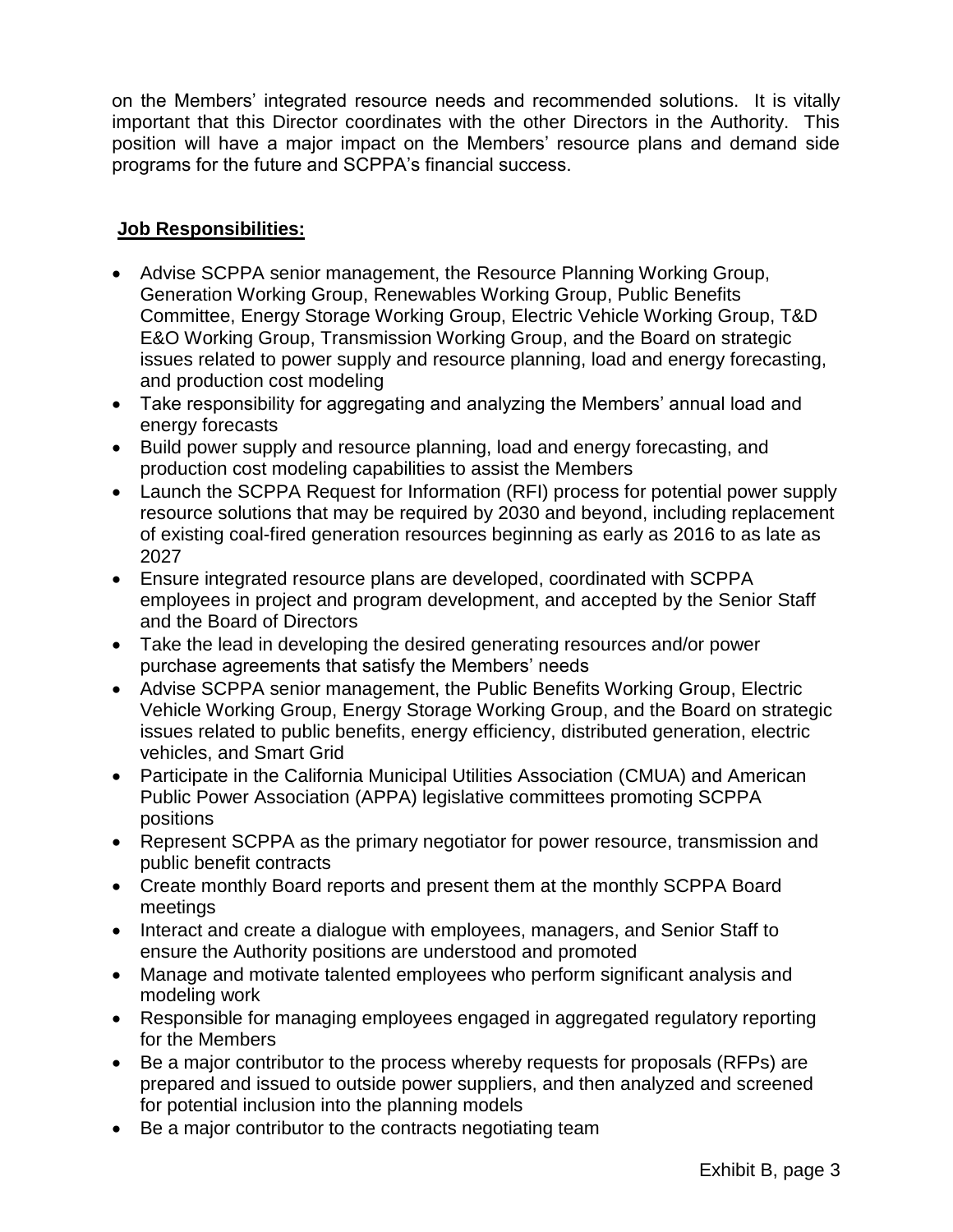- Travel as required. Normally one or two trips per month
- Additional duties as required by the Executive Director

## **Minimum Job Requirements**

- A minimum of 10 to 15 years of industry experience in integrated resource planning, forecasting, and/or production cost modeling
- Electric Utility and/or public power experience is required
- Should have knowledge of bulk power system operations especially in the Western Systems Coordinating Council, ISO rules and scheduling protocols, and electricity, natural gas, and ancillary services market fundamentals
- Should have knowledge of utility ratemaking, energy settlements and accounting, electrical system operations, and system reliability criteria
- A minimum of 10 years of industry experience in designing and administering public benefits, energy efficiency, distributed generation, electric vehicles, and Smart Grid programs
- Should have an excellent understanding of contract development and negotiation
- Should be familiar with electric market operations in an RTO and/or an ISO
- Should be familiar with FERC oversight of competitive markets
- Job Skills
	- o Proficient in Microsoft Office Suite Products
	- o Experience with forecasting and modeling methods
	- o Experience in managing employees
- Ability to communicate effectively, both in writing and verbally with others inside and outside of the company, including Members, Board members, and outside consultants
	- Strong interpersonal and organizational skills
- Ability to effectively manage multiple tasks
- Demonstrated experience in promoting and working in a team environment
- Customer service orientation
- Ability to maintain effective working relationships, internally and externally
- Demonstrated ability to maintain confidentiality

## **Educational Requirements**

• Bachelor's Degree in Business, Statistics, Engineering, and/or an equivalent degree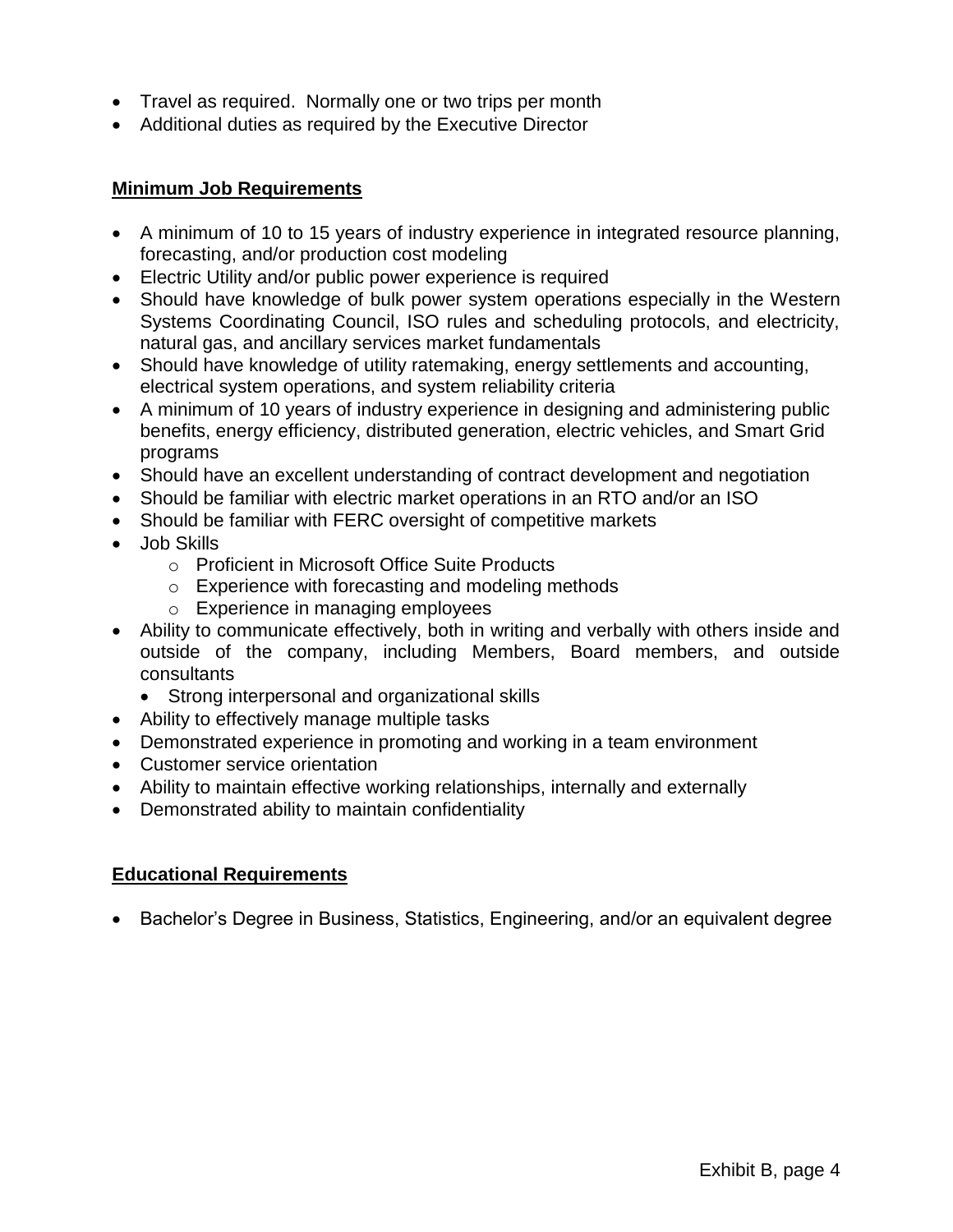

# **Job Description SOUTHERN CALIFORNIA PUBLIC POWER AUTHORITY Director of Project Management**

#### **Job Summary**

Southern California Public Power Authority (SCPPA) has a position available for a Director of Project Management. The Director of Project Management manages/administers the operating projects on behalf of SCPPA and the project participants. SCPPA currently has 22 operating projects, with more under development. Generation projects include nuclear, coal, gas, large hydro, small hydro, wind, solar, geothermal, and landfill gas. Other projects include high voltage transmission, natural gas reserves, and prepaid natural gas purchases. The Director of Project Management will report to the Executive Director and supervises the Senior Project Manager position.

This position provides management and support to ensure the maximum utilization of human, material, and financial resources and provides for the development, design, construction, maintenance, and operation of generation.

The Director of Project Management will interface with all areas of the Authority utilizing the expertise and knowledge of staff members and outside consultants. This position also manages the operations functions and the financial results of the Authority's generating facilities and purchase power agreements through various management agreements.

#### **Job Description**

SCPPA is a joint powers authority, and was created in 1980 by the publicly owned utilities (POUs) in Southern California to provide financing for their participation in electric generating facilities and high voltage transmission lines. The twelve SCPPA Members include the cities of Anaheim, Azusa, Banning, Burbank, Cerritos, Colton, Glendale, Los Angeles, Pasadena, Riverside, Vernon, and the Imperial Irrigation District. Together, the Members serve over two million residential and business customers in Southern California, representing a population that exceeds 5 million people.

Since its formation, SCPPA has issued over \$14.1 billion in original issuance and refinancing revenue bonds and has structured more than \$1 billion in derivative transactions. It is expected that (1) the thirteen SCPPA projects which currently have debt financing, will make use of future revenue bond transactions; (2) SCPPA may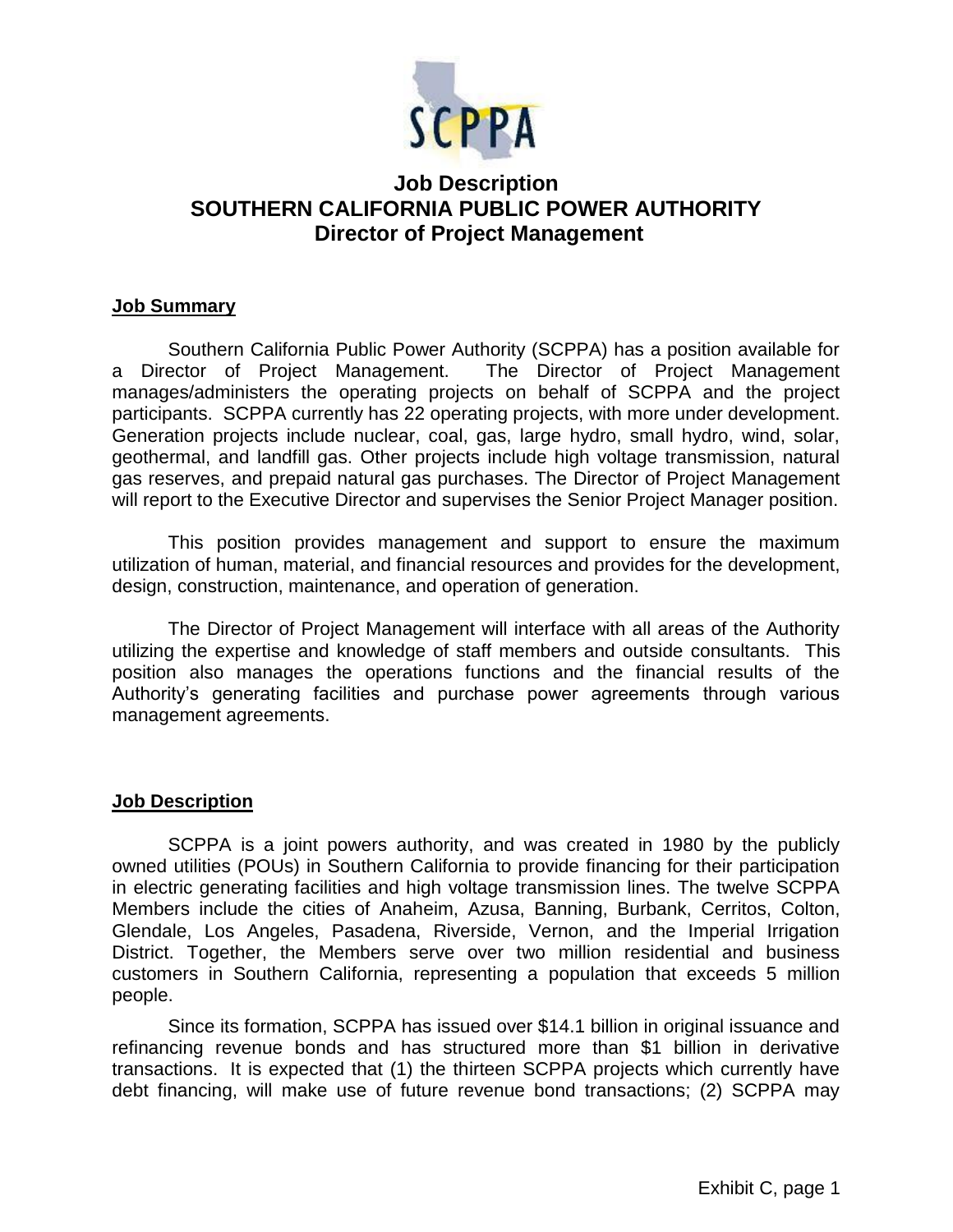potentially issue revenue bonds associated with some of the twelve SCPPA projects which currently do not have public debt financing; and (3) SCPPA may potentially issue revenue bonds for new SCPPA projects. Considering new and existing projects, SCPPA expects to issue several hundred million in revenue bonds over the next several years.

This position requires the application of engineering theory and management practices in carrying out its major responsibilities. The Director of Project Management must be able to oversee the operations of power generation facilities, purchase power agreements, transmission facilities, and natural gas reserves. This position must also be able to balance all of the operating and financial considerations when making critical decisions regarding individual plants and the portfolio of plants.

This position requires an individual who is organized and highly capable of multitasking in order to direct the Project Management Department staff to stay abreast of deadlines and commitments relating to financial budgets, financial targets, the strategic operation of the plants, plant maintenance and operations, environmental and regulatory compliance, project development, current generating equipment technology and costs, contract compliance, and risk management.

This Director will work with and oversee employees as they develop reports and charts suitable for presentation to the Senior Staff and the Board of Directors. This individual will be asked regularly to lead discussions and brief the Board on the Members' projects, purchase power agreements and recommended solutions. It is vitally important that this Director coordinates with the other Directors in the Authority. This position will have a major impact on the Members' and SCPPA's management of projects and SCPPA's financial success.

## **Job Responsibilities**

- Manage the strategic financial and operating performance of the portfolio of generation plants, transmission lines, gas reserves, and purchase power agreements owned by SCPPA and its Members
- Create key performance indicators for the major financial and operations performance metrics for the portfolio of generation plants, high voltage transmission facilities, and natural gas reserves
- Prepare annual budgets for all operating projects (current budgets total nearly \$700 million per year) which determine the billings to SCPPA Members
- Prepare quarterly budget comparison reports and revise budgets, as needed, if conditions change
- Responsible for the oversight of the risk management program for the Authority's power generation, high voltage transmission, and natural gas assets
- Assist in preparation of SCPPA Administrative and General budget as needed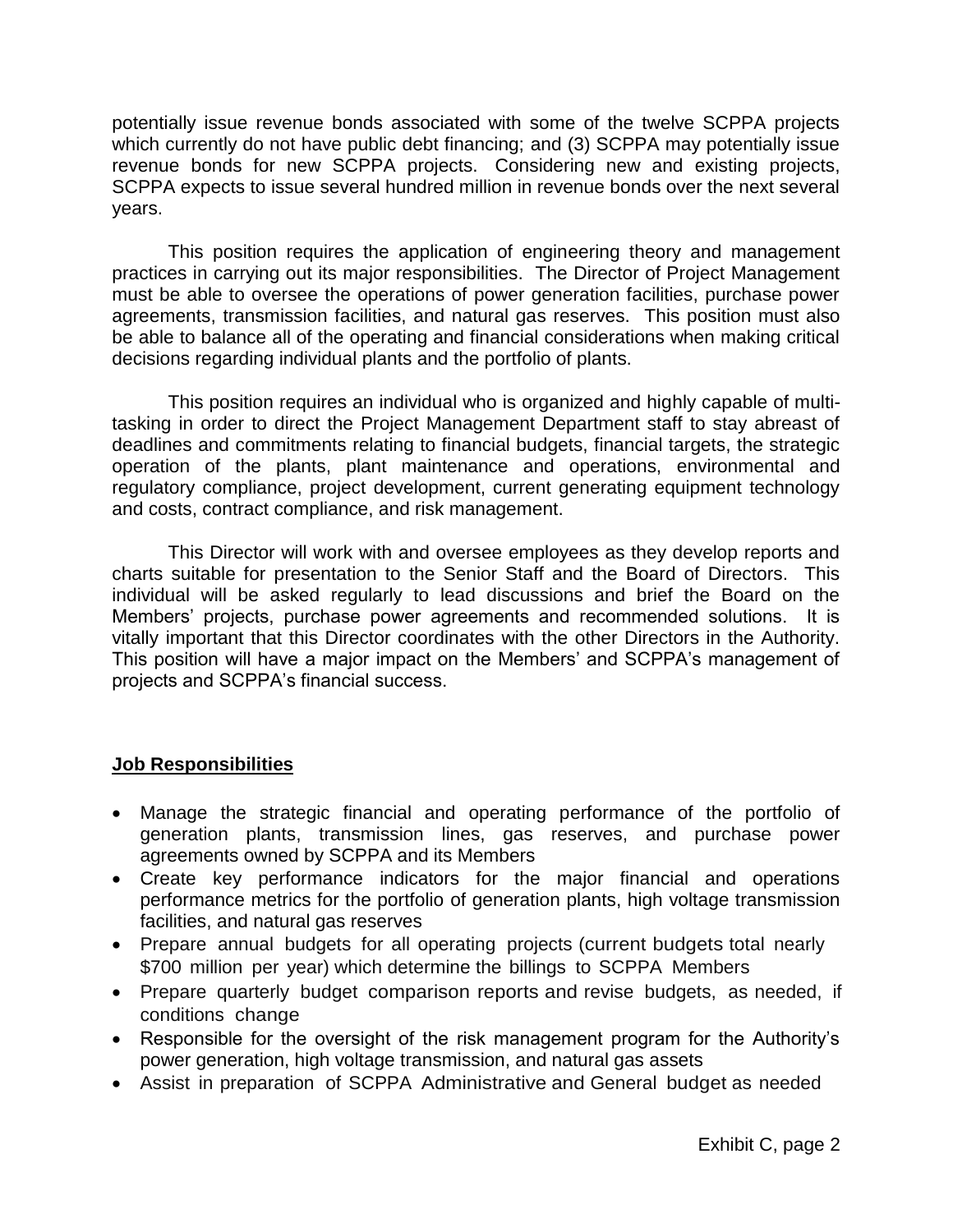- Represent SCPPA at meetings of jointly owned project committees and negotiations. Current jointly owned projects include:
	- o San Juan Unit 3 Power Project
	- o Palo Verde Nuclear Generating Station
	- o Hoover Power Project
	- o Mead-Phoenix and Mead-Adelanto Transmission Projects
- Current SCPPA Owned Projects include:
	- o Tieton Small Hydro
	- o Canyon Power Project
	- o Magnolia Power Project
	- o Apex Power Project
	- o Milford I Wind Project
	- o Milford II Wind Project
	- o Natural Gas Reserves Projects (Wyoming and Texas)
- Current Purchase Power Agreements include:
	- o Heber South Geothermal Project
	- o Wild Rose Geothermal Project
	- o Metropolitan Water District Small Hydro Projects
	- o Windy Point/Windy Flats Wind Projects
	- o Linden Wind Project
	- o Ameresco/Chiquita Landfill Gas Project
	- o Antelope Big Sky Ranch Solar Project
	- o Summer Solar Project
	- o Copper Mountain 3 Solar Project
	- o Kingbird b Solar Project
	- o Columbia Two Solar Project
	- o Clearwater Solar Project B
- Participate in the SCPPA Natural Gas Reserves Committee, SCPPA Renewable Operating Committee, and SCPPA Finance Committee as needed
- Sell SCPPA production from Pinedale natural gas wells monthly
	- o Adjust nominations mid-month as needed
	- o Buy gas in California with proceeds of sales from Pinedale and Barnett wells monthly
	- o Prepare invoices for Pinedale gas sales monthly
	- o Prepare and maintain Division Orders for Pinedale wells
	- o Process authorizations for expenditure and casing point elections, approving drilling new wells
	- o Process documents such as Joint Operating Agreements, Pooling Agreements, Division Orders, Leases, etc., and revisions.
	- o Review and approve Joint Interest Billings for capital and operating expenses
	- o Coordinate biennial Gas Reserves Reports for Pinedale and Barnett leases
	- o Coordinate periodic audits and site visits
- Ensure compliance with and consistency among indentures, power sales contracts, power purchase agreements, agency agreements, interconnection agreements, etc., at both the SCPPA level and project level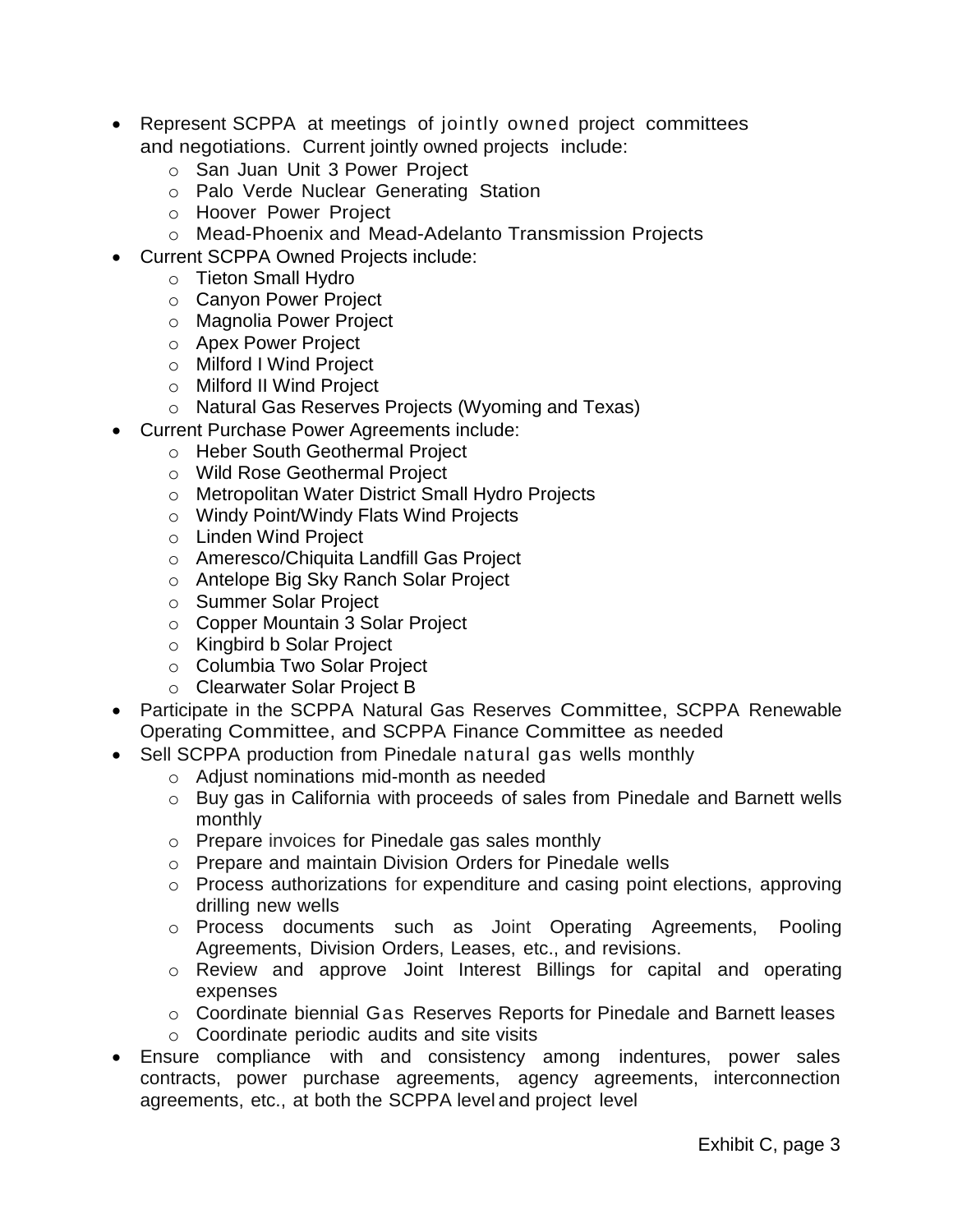- Interface between SCPPA Members and LADWP project accounting staff
- Perform general administration of all project-related tasks, such as:
	- o Review and approve all project-related invoices
	- o Schedule monthly payback of San Juan deviation
	- o Coordinate RFPs for project-related services
	- o Prepare written project reports monthly
	- o Assist in preparation of SCPPA Annual Report
	- o Work with Bond Counsel to update annual Continuing Disclosure requirements for certain bond issues
- Prepare and present monthly reports to the SCPPA Board.
- Present quarterly budget comparisons to Finance Committee
- Present draft annual budgets to Finance Committee
- Meet with Member staff and management as needed to present information and develop strategy and consensus
- Present testimony as needed at State and Federal regulatory agencies (e.g., California Energy Commission, CARB, CPUC, regulatory hearings, etc.)

## **Minimum Job Requirements**

- Electric Utility and/or public power experience is required
- A minimum of 10 to 15 years of progressively responsible experience in the management of multiple power generation facilities is essential
- A minimum of 10 to 15 years of experience in the development, design, construction, and maintenance of nuclear, coal, gas, large hydro, small hydro, wind, solar, and/or geothermal power plants and landfill gas facilities is desirable
- Experience should include financial management, economic dispatch, contract review, risk management, environmental compliance, power plant design, development, construction, operations and maintenance
- Job Skills:
	- o Proficient in Microsoft Office Suite Products
	- o Scheduling software use
	- o Expert communicator (written and oral)
	- o Maintain working knowledge of applicable regulatory codes, standards, and law.
- Ability to effectively manage multiple tasks.
- Ability to work independently with minimal supervision.
- Must be able to organize work to meet deadlines.
- Demonstrated experience in promoting and working in team environment.
	- Demonstrated ability to maintain confidentiality.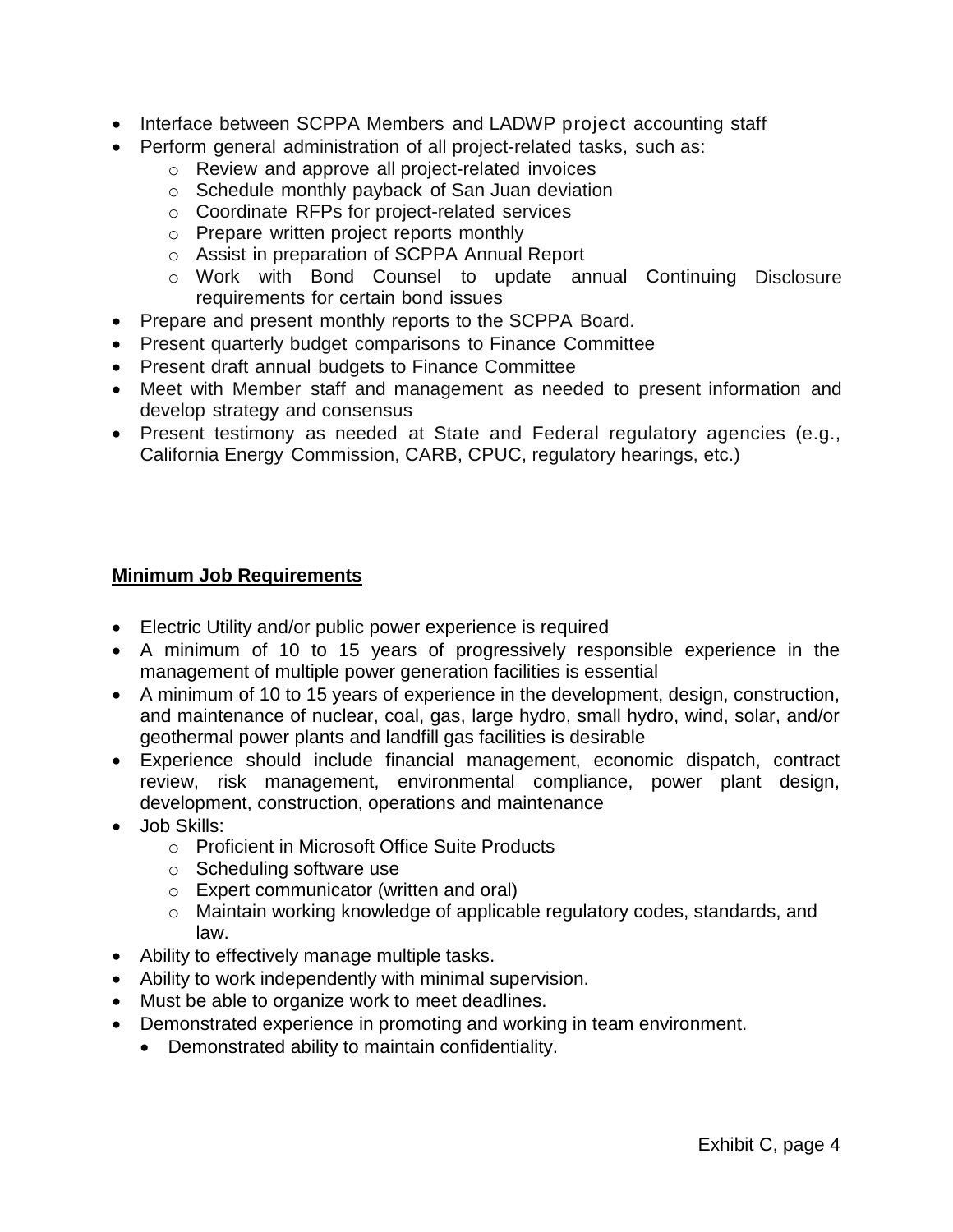# **Educational Requirements**

Bachelor of Science in Engineering; and/or an equivalent degree is desired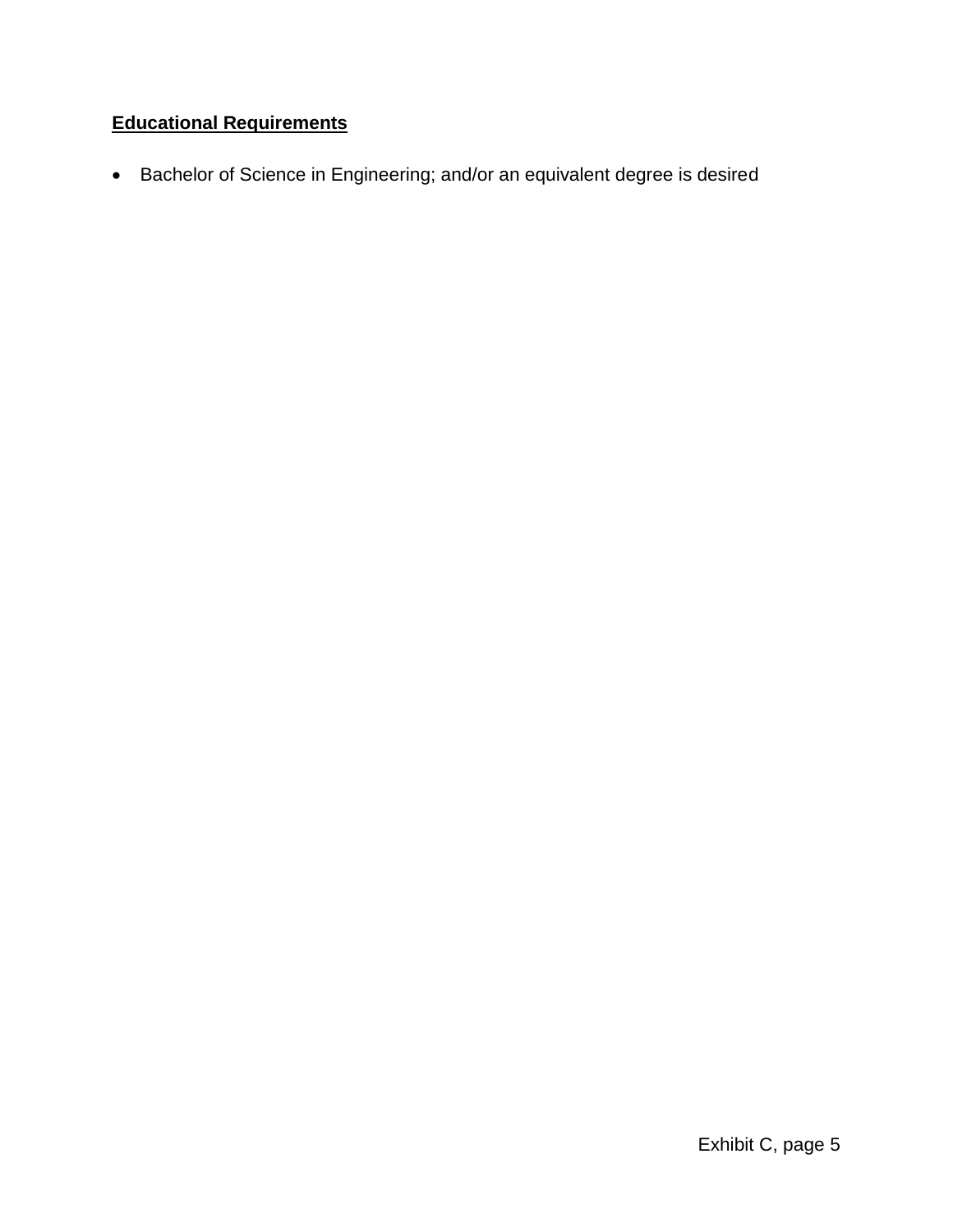**Exhibit D**

**Form of Professional Services Agreement**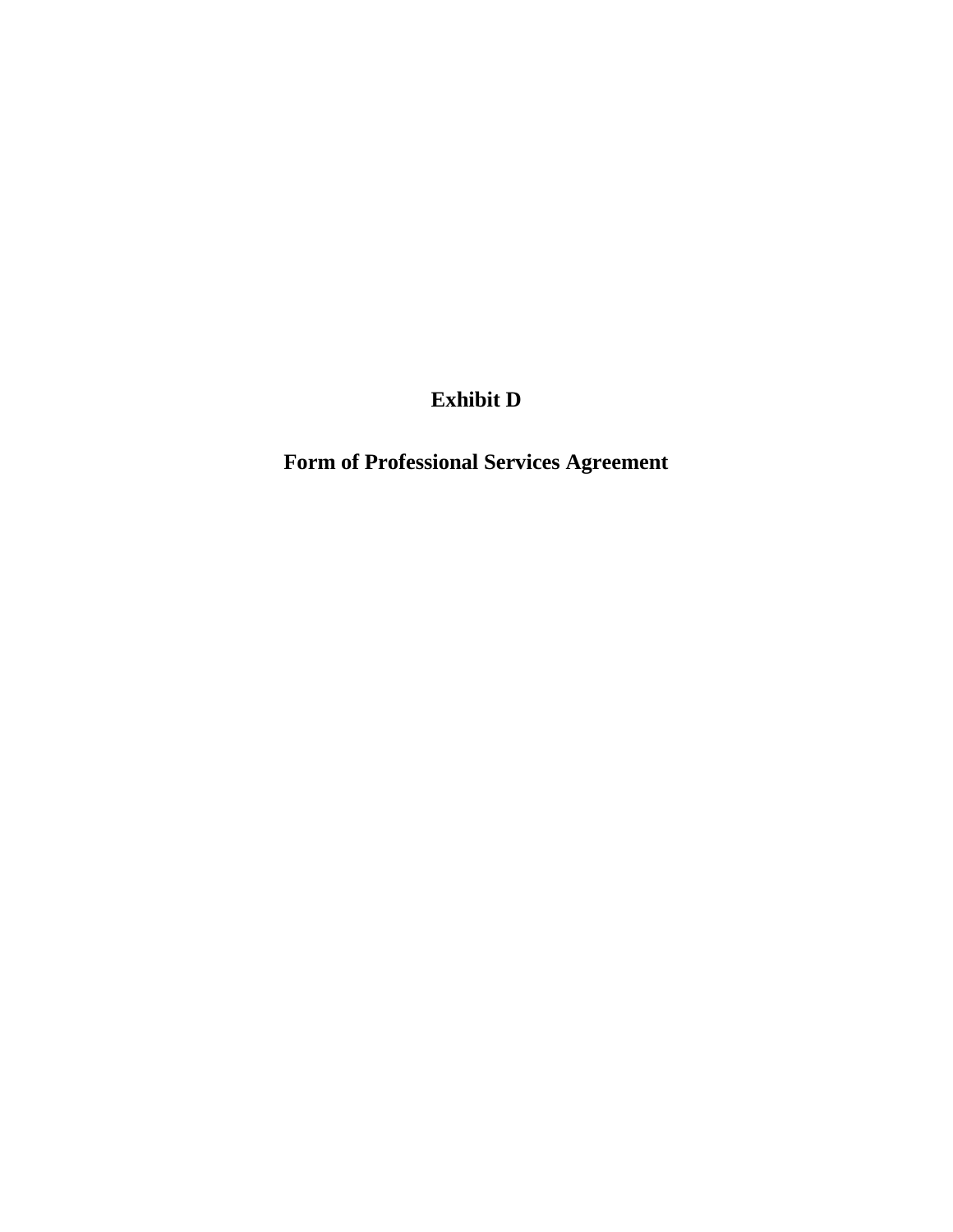# **PROFESSIONAL SERVICES AGREEMENT BETWEEN SOUTHERN CALIFORNIA PUBLIC POWER AUTHORITY AND [… NAME OF CONSULTANT …] (SCPPA Contract No. \_\_\_\_)**

This PROFESSIONAL SERVICES AGREEMENT ("Agreement") is dated as of [INSERT DATE], by and between [...NAME OF FIRM/INDIVIDUAL..] ("Consultant"), a [... need legal status of entity such as an individual, corporation, llc or other … ], located at [...BUSINESS/MAILING ADDRESS...] and the Southern California Public Power Authority ("SCPPA"), a joint powers agency created pursuant to the laws of the State of California, with offices at 1160 Nicole Court, Glendora, California 91740. SCPPA and Consultant are also referred to individually as ("Party") and together as ("Parties").

WHEREAS, SCPPA has a need for professional and technical services including studies and reports to improve upon and better facilitate SCPPA's services to its Members; and

WHEREAS, Consultant is qualified and capable of providing such services;

NOW, THEREFORE, in consideration of the promises herein and for other good and valuable consideration, the parties agree as follows:

- 1. **Services to be Provided:** SCPPA engages the Consultant to perform all services and related tasks described in Exhibit A "Scope of Services" (or "Services"). Consultant will perform the services at the direction of and on behalf of SCPPA and Members.
- 2. **Independent Contractor:** Consultant is an independent contractor, is not an employee of SCPPA or any SCPPA Member and shall not be entitled to any benefits or rights, including, but not limited to, sick leave, vacation leave, holiday pay, worker's compensation or other insurance benefits. Consultant shall furnish the Services in its own manner and method except as required by this Agreement. Consultant shall have no authority, express or implied, to act on behalf of or bind SCPPA or its Members in any capacity whatsoever as agents or otherwise. Consultant may use the services of subcontractors to perform a portion of its obligations under this Agreement with the prior written approval of SCPPA. Subcontractors shall be provided with a copy of this Agreement and Consultant shall have an affirmative duty to assure that said subcontractors comply with the same and agree to be bound by its terms. Consultant shall be the responsible party with respect to all actions of its subcontractors. Consultant is not required to perform the services at fixed hourly or daily times, nor at SCPPA or Member premises unless as provided in the Scope of Services. Consultant's time spent at SCPPA, Member, or project location premises shall be subject to normal business hours, safety standards and security requirements.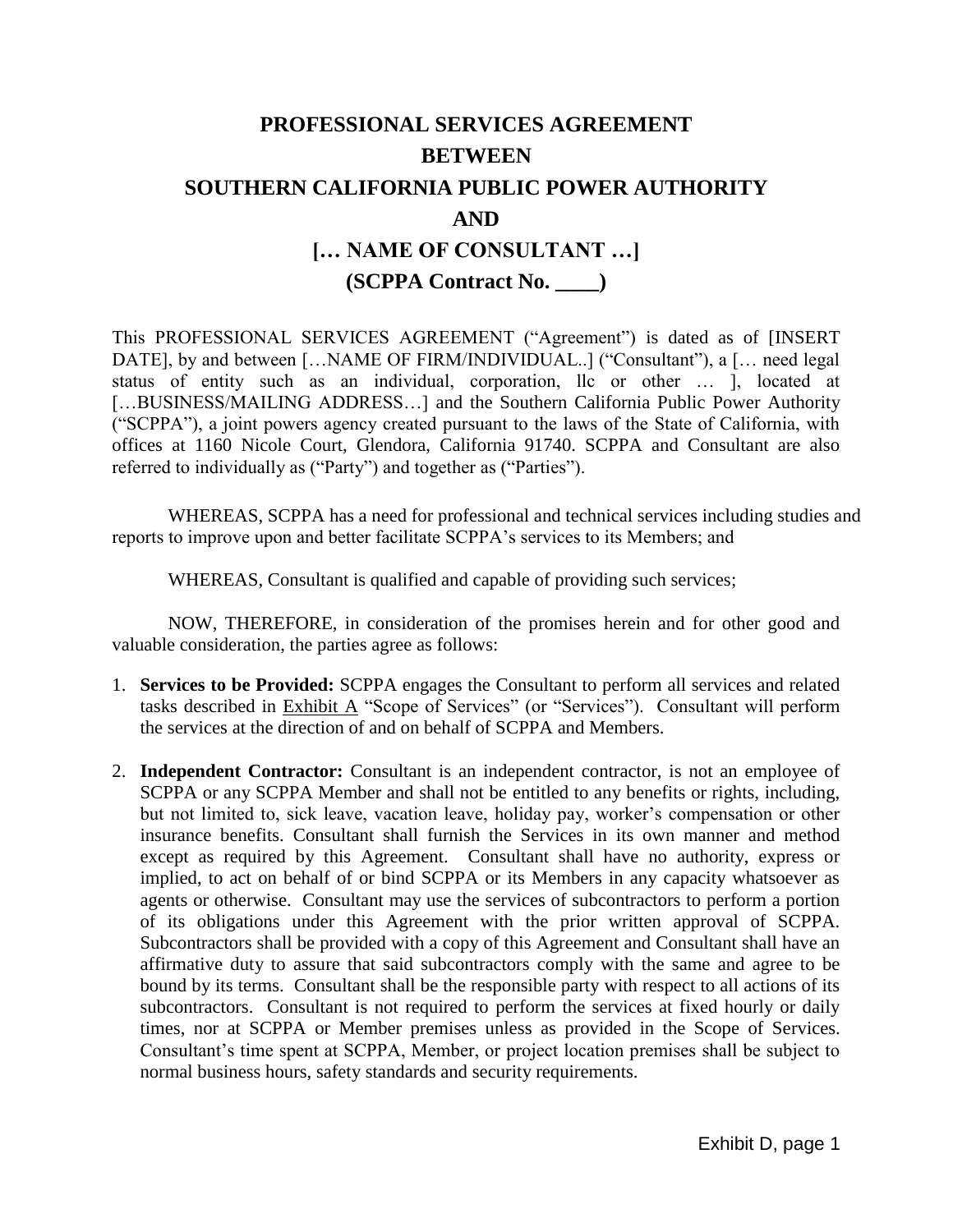- 3. **Standard of Care:** The Consultant will perform Services under this Agreement with the degree of skill and diligence normally practiced in the same industry by consultants performing the same or similar services. Consultant shall comply with all Federal, State, County, local and other governing laws, rules and regulations as applicable to the performance of services under this Agreement including Member business practices or other ordinances including, but not limited to, equal opportunity practices, living wage ordinances, applicable business licenses, taxpayer protection acts (limiting gifts or campaign contributions), and assignment of antitrust causes of action.
- 4. **Changes/Amendments:** This Agreement may not be changed except by written amendment signed by both Parties. Services not expressly set forth in this Agreement are excluded. Consultant shall promptly notify SCPPA if changes to the Scope of Services affect the schedule, level of effort or payment to Consultant. If Consultant determines that changes should be made to Exhibit A or Exhibit B, the Consultant will notify SCPPA of such proposed changes in writing, including the effects on the schedule, level of effort and compensation for such changes.
- 5. **Payment:** SCPPA shall pay Consultant for Services in accordance with the terms and schedule contained in Exhibit B. Each invoice shall state the basis for the amount invoiced, including services completed, units and costs, and any work performed. Invoices received by SCPPA on or before the 26<sup>th</sup> day of a given month and are subsequently approved by the Member(s) on or before the 5<sup>th</sup> day of the next month, will be paid by SCPPA by the end of said month for services performed in the previous month. SCPPA shall pay properly invoiced amounts not more than sixty (60) days after delivery of an invoice. If invoices are not received in the time frame above, then SCPPA will use their best efforts to pay within the 60 day term.
- 6. **Taxes:** Any and all taxes imposed on Consultant's income, imposed or assessed by reason of this agreement or its performance, including but not limited to sales or use taxes, shall be paid by Consultant. Consultant shall be responsible for any taxes or penalties assessed by reason of any claims that Consultant is an employee of SCPPA, and SCPPA and Consultant specifically agree that Consultant is not an employee or agent of SCPPA.
- 7. **Indemnity**: Consultant shall defend, indemnify and hold harmless SCPPA, its Members and their officers, agents, representatives, and employees, from and against any and all suits and causes of action, claims, charges, damages, demands, judgments, civil fines and penalties, or losses of any kind or nature whatsoever for death, bodily injury or personal injury to any person, including Consultant's employees and agents, or damage or destruction to any property of either party hereto, or third person in any manner arising by reason of negligent acts, errors, omissions or willful misconduct incident to the performance of this contract on the part of the Consultant, or the Consultant's officers, agents, employees, or subcontractors of any tier, except for the sole active negligence or willful misconduct of SCPPA, its Members and their officers, agents, representatives or employees.
- 8. **Intellectual Property Infringement.** Consultant shall defend, indemnify and hold SCPPA and its Members free and harmless from and against any loss, cost and expense that SCPPA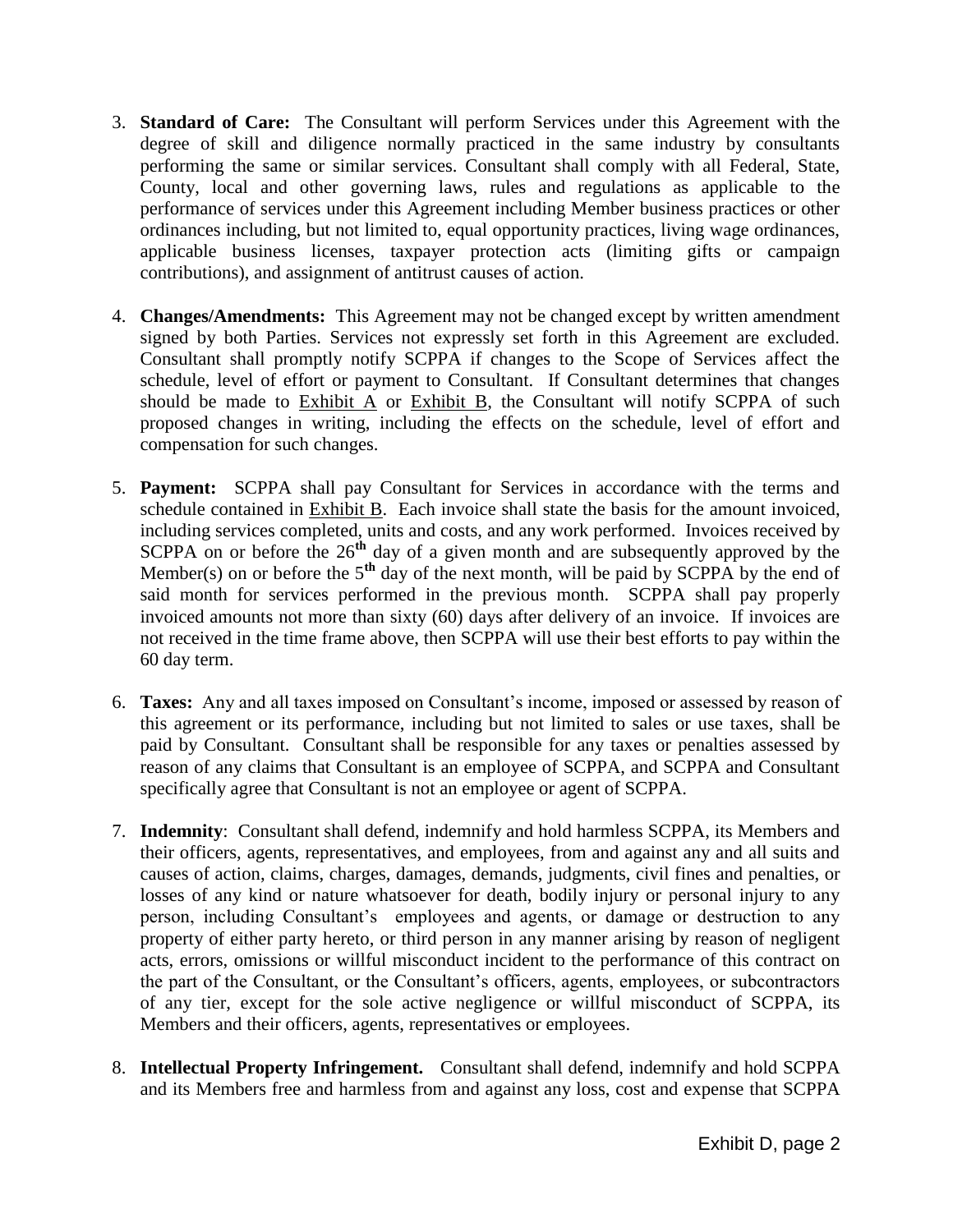or any Member incurs because of a claim that any deliverables, materials or equipment (hereinafter "Product") provided pursuant to this Agreement infringes on the intellectual property right of others. Consultant's obligations under this indemnification are expressly conditioned on the following: (i) SCPPA must promptly notify Consultant of any such claim; (ii) SCPPA must in writing grant Consultant sole control of the defense of any such claim and of all negotiations for its settlement or compromise (if SCPPA chooses to represent its own interests in any such action, SCPPA may do so at its own expense, but such representation must not prejudice Consultant's right to control the defense of the claim and negotiate its settlement or compromise); (iii) SCPPA and its Members must cooperate with Consultant to facilitate the settlement or defense of the claim; (iv) the claim must not arise from modifications to or misuse of the Product by SCPPA, its Members or others. In the event of any such infringement claim, Consultant, at its sole option and expense, may (A) retake title and possession of the Product and refund all compensation paid by SCPPA, or (B) obtain for SCPPA the right to continue using the Product under the terms of this Agreement; or (C) replace the Product with another that is substantially equivalent in function, or modify the Product so that it becomes non-infringing and substantially equivalent in function.

- 9. **Insurance.** Consultant shall at its own expense, procure, provide and maintain, and shall require each subcontractor (regardless of tier) to provide and maintain, in effect during the performance of any Services under this Agreement insurance coverage with carriers reasonably satisfactory to SCPPA, as follows:
	- (a) Workers' Compensation insurance in accordance with statutory limits, as required by the state in which the services are to be performed, including a waiver of subrogation favoring SCPPA, and Employer's Liability insurance with limits of not less than one million dollars (\$1,000,000) each employee for accident, \$1,000,000 each employee for disease, and \$1,000,000 policy limit for disease.
	- (b) Commercial General Liability insurance providing coverage for bodily injury, property damage, personal injury, advertising liability, blanket contractual liability, Consultant's obligations under this Agreement, products and completed operations, and coverage for independent contractors with limits of not less than one million dollars (\$1,000,000) for each occurrence, an annual aggregate of two million dollars (\$2,000,000), and a products/completed operations aggregate of two million dollars (\$2,000,000). Such policy shall cover SCPPA and its Members as an additional insured, include a severability of interest provision, and be primary and not contributory with respect to any insurance carried by SCPPA or its Members.
	- (c) Commercial Automobile Liability insurance providing coverage for all owned, nonowned, and hired automobiles used by Consultant in the performance of the services with a combined single limit of not less than one million dollars (\$1,000,000) for each occurrence of bodily injury and property damage.

The insurance to be provided by Consultant under this Agreement shall not include any of the following: any claims-made insurance policies; any self-insured retention or deductible amount greater than two hundred fifty thousand dollars (\$250,000) unless approved in writing by SCPPA; any endorsement limiting coverage available to SCPPA that is otherwise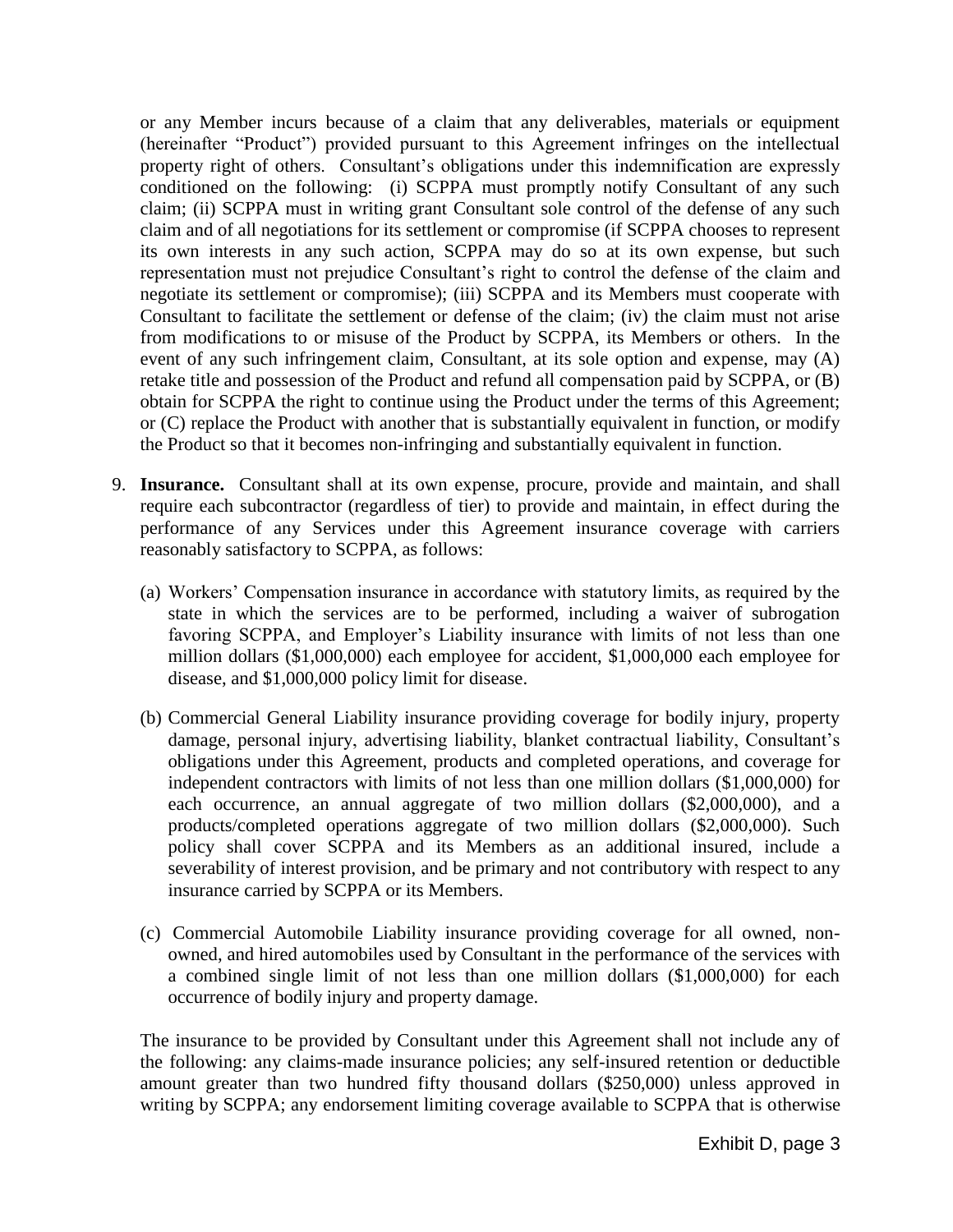required by this Section 9; and any policy or endorsement language that (i) negates coverage to SCPPA for SCPPA's own negligence; (ii) limits the duty to defend SCPPA under the policy; (iii) provides coverage to SCPPA only if Consultant is negligent, or (iv) permits the recovery of defense costs from any additional insured. The insurance provided under this Agreement shall not contain any restrictions or limitations which are inconsistent with SCPPA's rights under this Agreement.

Consultant shall furnish a certificate of insurance evidencing the required coverages prior to commencement of Services under this Agreement.

10. **Term and Termination:** The term of this Agreement shall be three (3) years from the date hereof, unless sooner terminated in accordance with this section, at which time, it shall either expire or be extended for one (1) additional term of three (3) years subject, again, to earlier termination in accordance with this section. SCPPA's decision to grant such an extension for an additional three (3) year term shall be at the sole discretion of the SCPPA Executive Director. Notwithstanding anything to the contrary contained herein, either Party may terminate this Agreement, with or without cause, upon thirty (30) days' written notice to the other Party. SCPPA shall pay Consultant for all services rendered up to the date of termination plus reasonable expenses for winding down the services. Any rights or obligations pursuant to Sections 5, 6, 7, 8 and 11, respectively, shall survive the expiration or termination of this Agreement.

## 11. **Use and Ownership of Work Products:**

- (a) Work Product. As used in this agreement, the term "Work Product" means any and all deliverables or materials fixed in a tangible medium of expression, including software code, written procedures, written documents, abstracts and summaries thereof, or any portions or components of the foregoing created, written, developed, conceived, perfected or designed in connections with the Services provided under this Agreement.
- (b) SCPPA shall retain all rights, title and interest in and to the Work Product, including all intellectual property rights therein and any and all enhancements, improvements and derivative works thereof, and Consultant obtains no rights therein.
- 12. **Information Provided by Others:** SCPPA and/or its Members shall provide to the Consultant in a timely manner any information needed to perform the Services hereunder. Consultant may rely on the accuracy of information provided by SCPPA and its representatives. Any Customer Data furnished to Consultant by SCPPA or its Members shall be deemed Confidential Information subject to Section 13 of this Agreement. The term "Customer Data" shall mean any and all data that describes anything whatsoever about an individual customer of a SCPPA Member, such as address, employment, contact information, usage history, financial transactions and/or credit history, or that affords a clear basis for inferring things done by or to an individual or entity such as a record of a person's presence in a place, or requests for temporary changes in service. "Customer Responses" shall be any and all information or opinion collected or gathered from an individual customer of a SCPPA Member, either verbally, in writing, or electronically.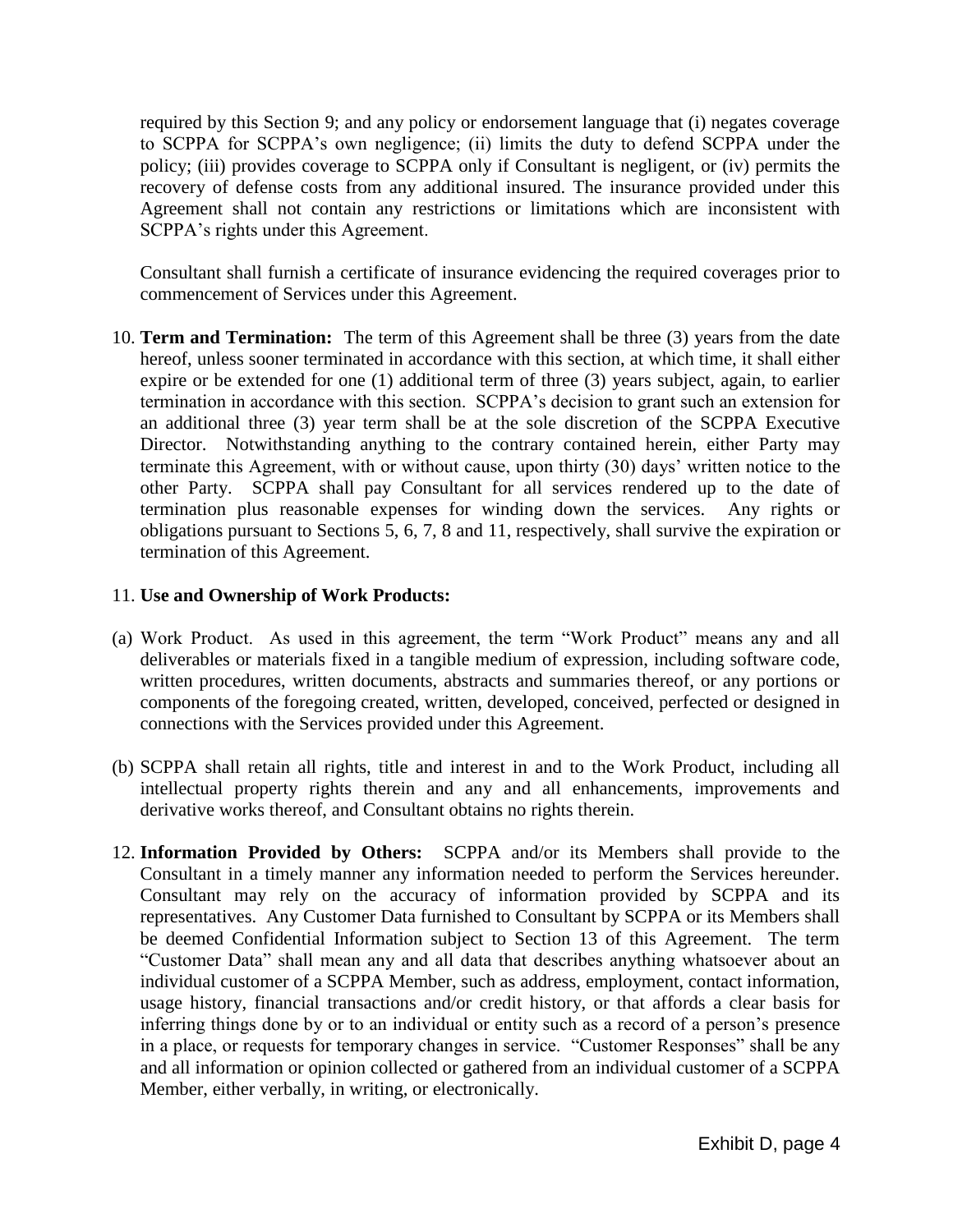13. **Confidential Information:** Confidential Information shall be any and all: (1) Customer Data provided by SCPPA or any Members to Consultant or any of Consultant's subcontractors; and (2) Customer Responses collected by Consultant or any of Consultant's subcontractors from customers of any Members; and (3) any information provided to one Party from another that is labeled and/or marked as confidential.

Consultant acknowledges and agrees that maintaining customer privacy must be enforced with the highest vigilance, both through good utility practice and the requirements of California law, including but not limited to California Public Utilities Code Sections 394.4 and 8381. Notwithstanding the foregoing, Confidential Information does not include information which (i) at the time of disclosure is within the public domain through no breach of this Agreement by Consultant; (ii) has been known or independently developed by and is currently in the possession of Consultant prior to disclosure or receipt hereunder; (iii) was or is acquired by Consultant from a third party (other than a SCPPA Member Customer contacted by Consultant through the operation of this Agreement) who did not to Consultant's knowledge breach an obligation of confidentiality by disclosing it to Consultant.

Confidential Information in Consultant's possession must be kept in a secure location. Confidential Information received from customers of a Member will only be provided by Consultant to SCPPA and its designated representatives, and to no other party. Consultant shall, when directed by SCPPA, create aggregated data derived from Confidential Information in such a way such that individual customer responses or data cannot be determined. Consultant will retain the Confidential Information only so long as is necessary to perform Consultant's tasks under the Agreement, and after such time, the Confidential Information will be returned to SCPPA (or at SCPPA's written option, destroyed), and Consultant will retain no copies of the Confidential Information.

Consultant shall be responsible to ensure that any subcontractors used to provide Services that have access to Confidential Information or who will collect Customer Responses comply with the provisions Section 13.

14. **Dispute Resolution:** Consultant and SCPPA shall attempt to resolve conflicts or disputes under this Agreement in a fair and reasonable manner and agree that if resolution cannot be made to attempt to mediate the conflict by a professional mediator. If mediation does not settle any dispute or action which arises under this Agreement or which relates in any way to this Agreement or the subject matter of this Agreement, the Parties may agree in writing to arbitration under the rules governing commercial arbitration as promulgated by the American Arbitration Association, arbitrability shall be subject to the Federal Arbitration Act and the locale of the arbitration shall be Southern California.

## 15. **Representatives**

SCPPA's representative for administration of this Contract is **[ fill in ]**, telephone number (626) 793-9364, fax number (626) 793-9461 and e-mail address is **[ fill in ]**. All of Consultant's questions pertaining to this Agreement shall be referred to the above-named person(s), or to the representative's designee.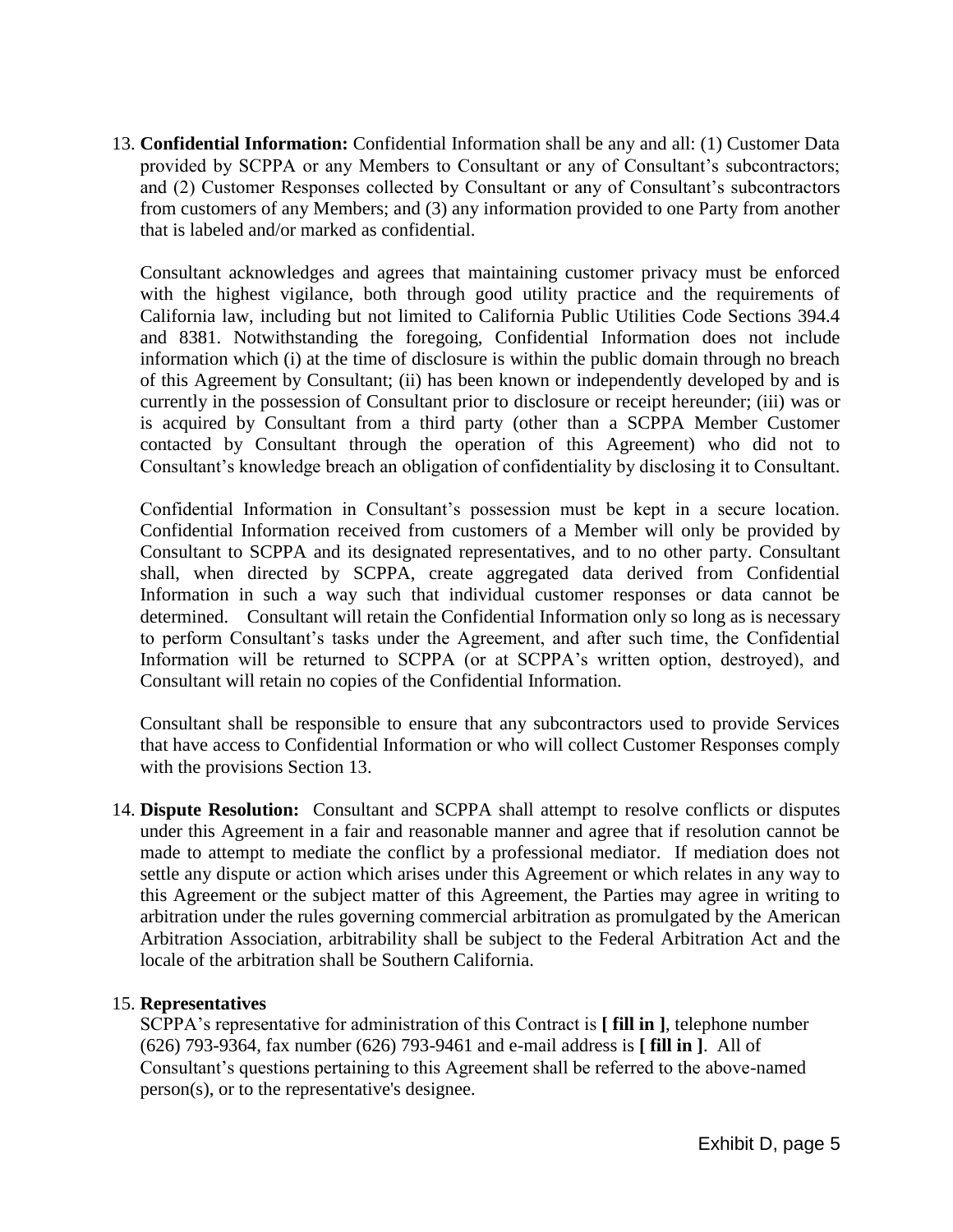Consultant's representative for this Contract is **[ fill in ]**, telephone number **[ fill in ]**, fax number **[ fill in ]** and e-mail address is **[ fill in ]**. All of SCPPA's questions pertaining to this Agreement shall be referred to the above-named person.

The representatives set forth herein shall have authority to give all notices required herein.

#### 16. **Notices**

All notices, requests, demands and other communications hereunder shall be deemed given only if in writing signed by an authorized representative of the sender (which may be other than the representatives referred to in Section 15) and delivered by first class mail, postage prepaid; by electronic mail or facsimile, with a hard copy mailed first class, postage prepaid; or when sent by a courier or service guaranteeing overnight delivery to the receiving party, addressed as follows:

To SCPPA: **[ fill in – same as name in Sect. 15]** 1160 Nicole Court Glendora, CA 91740 (626) 793-9364 [XXX@scppa.org](mailto:XXX@scppa.org)

To Consultant: **[ fill in – same as name in Sect. 15]** Name (s) Company Street City State Zip Phone(s) e-mail address

Either party may change its address for the purposes of this Section by giving written notice of such change to the other party in the manner provided in this Section.

Notice shall be deemed effective: 1) immediately, upon personal delivery; 2) two calendar days after transmission by electronic mail or facsimile; five calendar days after deposit in first class mail, if mailed within the United States; and ten calendar days after deposit in the mail, if mailed from outside the United States.

#### 17. **Miscellaneous:**

(a) This Agreement is binding upon and will inure to the benefit of the SCPPA and Consultant and their respective successors and assigns. Neither Party may assign its rights or obligations hereunder without the prior written consent of the other Party; provided, however, that either Party may assign this Agreement to a successor of the Party's entire business relating to this Agreement.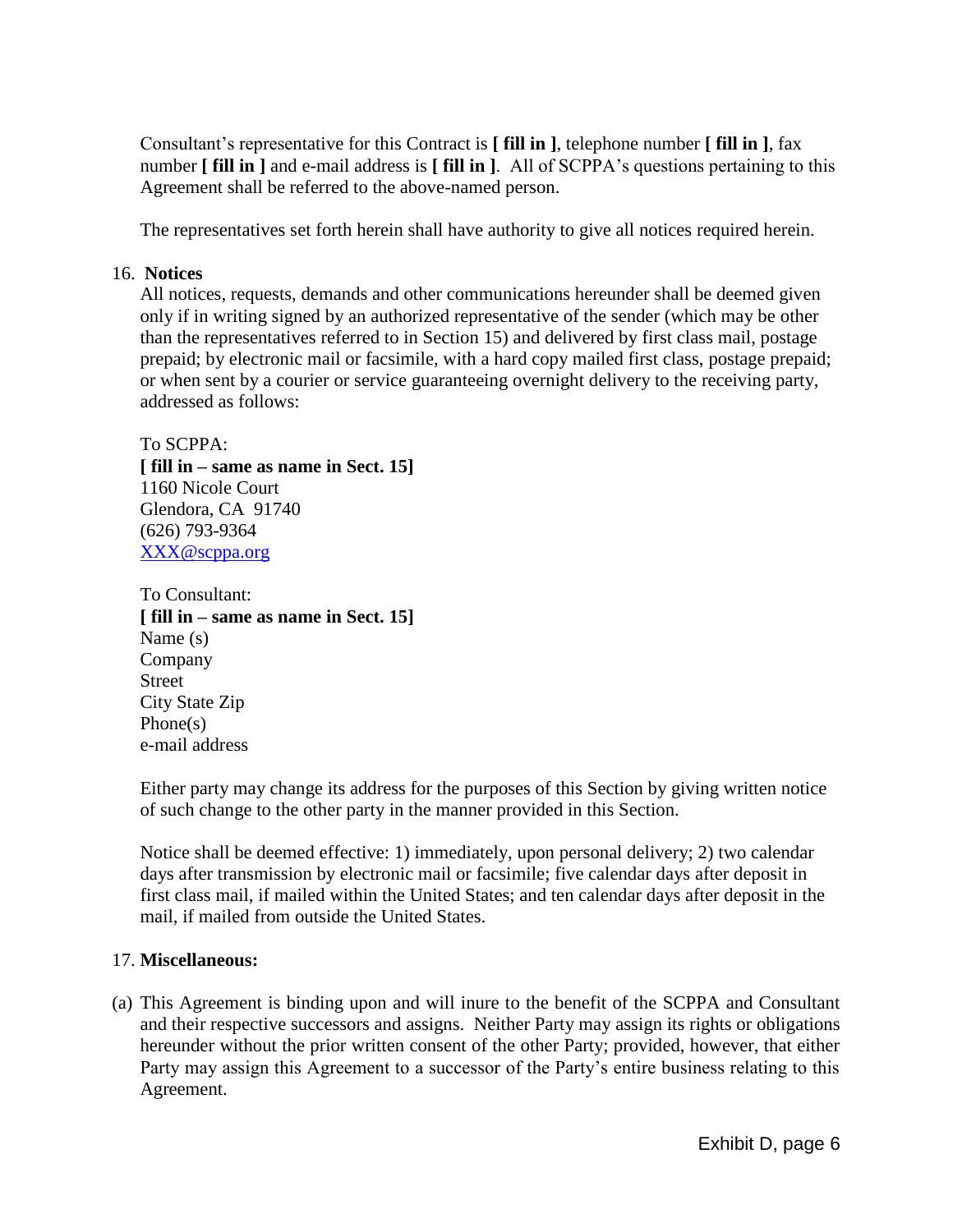- (b) If any provision of this Agreement is invalid or unenforceable, the remainder of this Agreement shall continue in full force and effect and the provision declared invalid or unenforceable shall continue in full force shall continue as to other circumstances in accordance with, the laws of the State of California.
- (c) This Agreement is entered into in Los Angeles County in the State of California and shall be governed by, and construed in accordance with, the laws of the State of California.

**[**SIGNATURE PAGE FOLLOWS**]**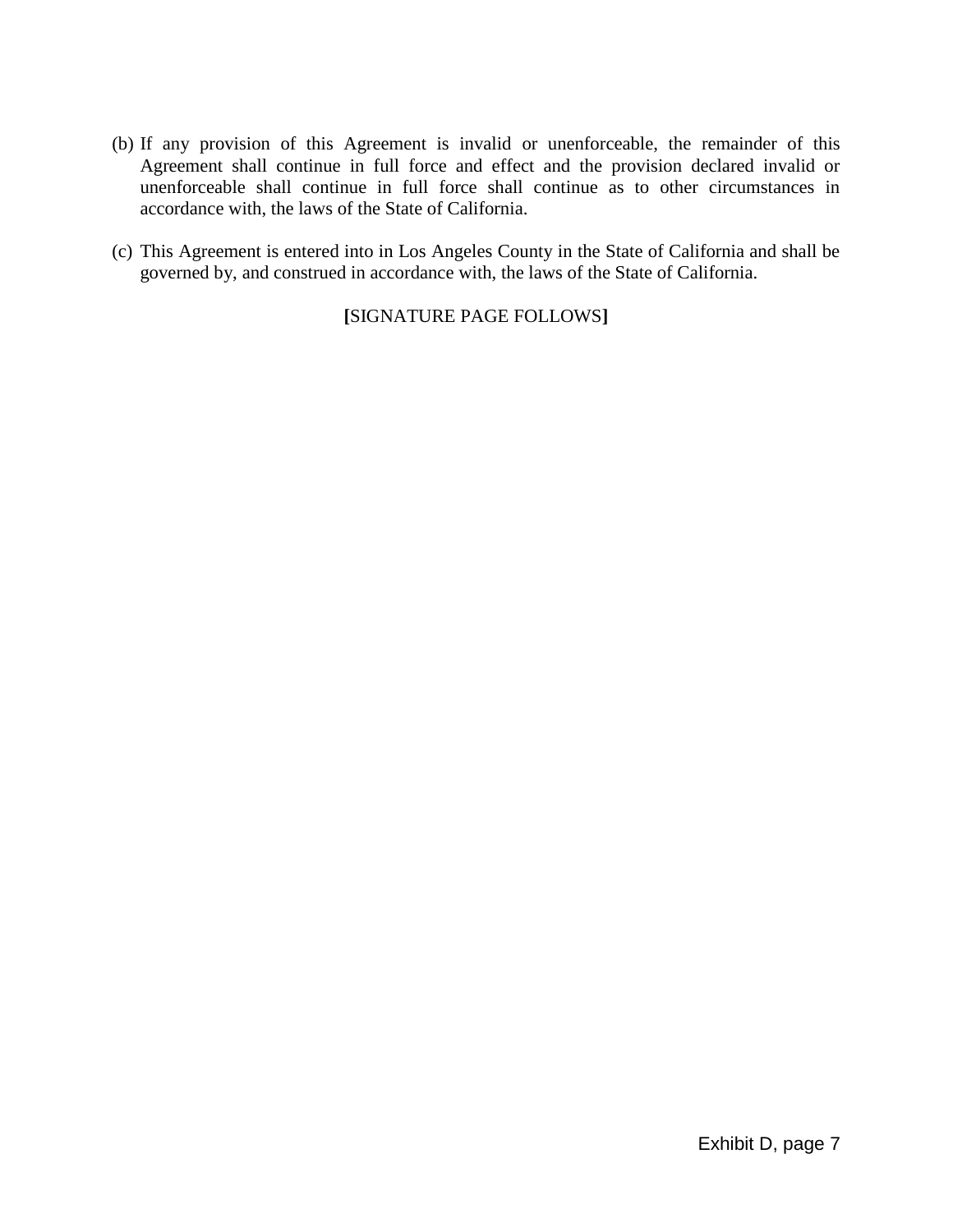IN WITNESS WHEREOF, the Parties have executed this Agreement on the date first written above.

## **SOUTHERN CALIFORNIA PUBLIC POWER AUTHORITY**

By: \_\_\_\_\_\_\_\_\_\_\_\_\_\_\_\_\_\_\_\_\_\_\_\_\_\_\_\_\_\_\_\_\_\_

BILL D. CARNAHAN Executive Director Southern California Public Power Authority 1160 Nicole Court Glendora, CA 91740 626.793.9364 FAX: 626.793.9461

and;

## **[ … LEGAL ENTITY NAME …]**

By: \_\_\_\_\_\_\_\_\_\_\_\_\_\_\_\_\_\_\_\_\_\_\_\_\_\_\_\_\_\_\_\_\_\_

[ ... printed name ...]

[ … printed title …]

[... contact information, mailing address, phone, fax and email ...]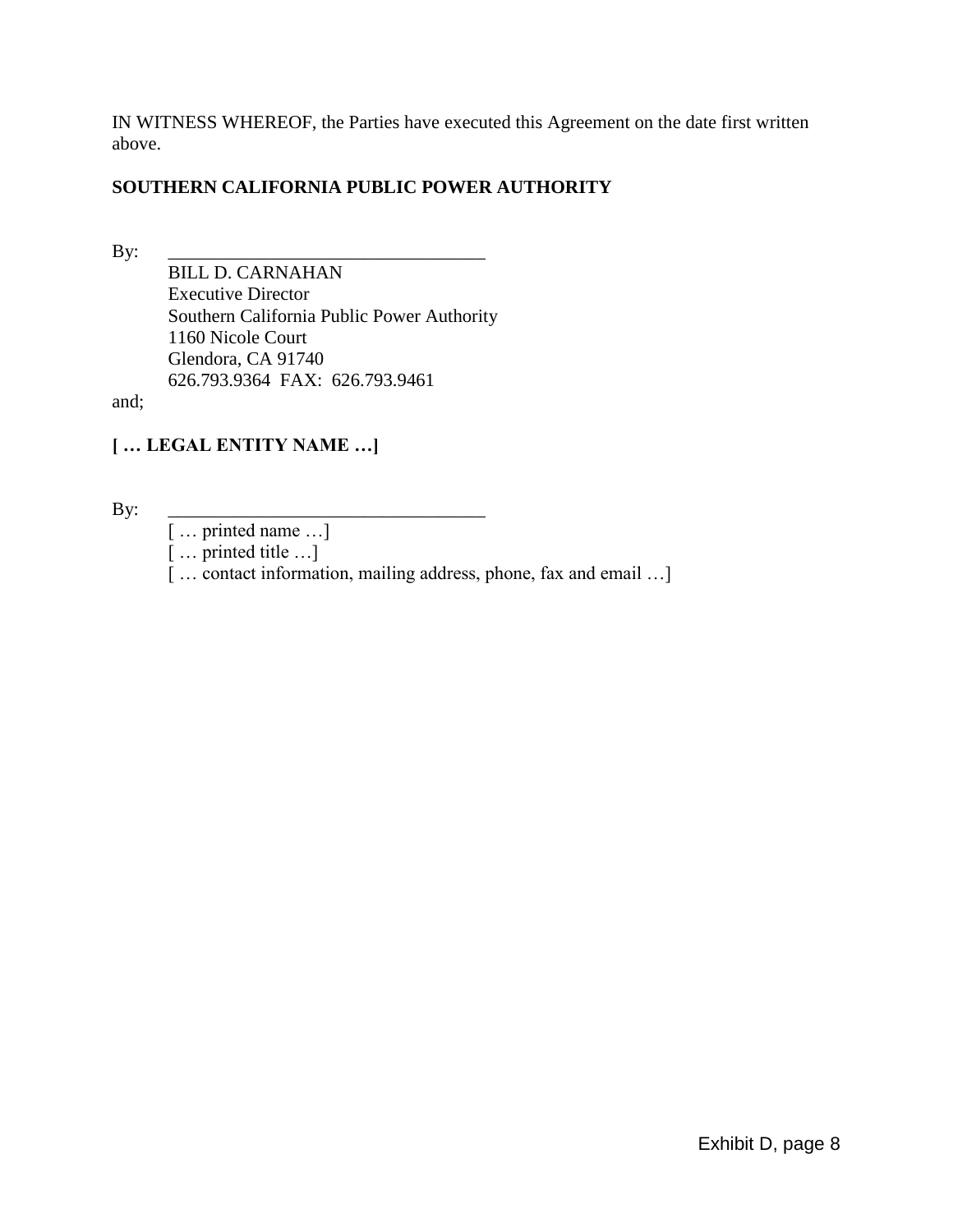## **EXHIBIT A**

## **SCOPE OF SERVICES**

## **[to be inserted]**